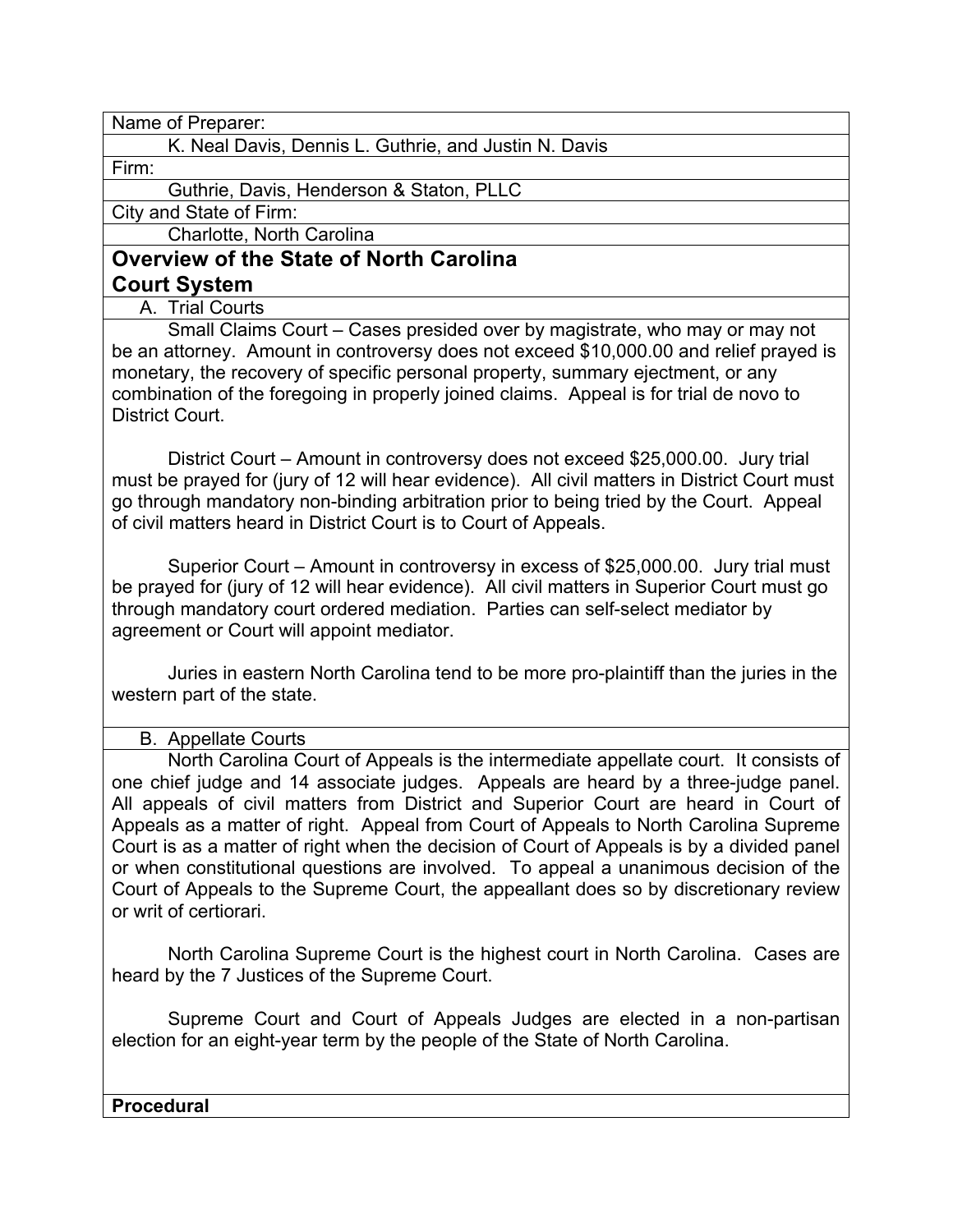A. Venue

N.C.G.S. 1-76 to 1-87.1 govern venue. Liability claims are generally governed by N.C.G.S. 1-82 which provides that "the action must be tried in the county in which the plaintiffs or the defendants, or any of them, reside at its commencement, or if none of the defendants reside in the State, then in the county in which the plaintiffs, or any of them, reside; and if none of the parties reside in the State, then the action may be tried in any county which the plaintiff designates in the plaintiff's summons and complaint . . ."

### B. Statute of Limitations

N.C.G.S. 1-46 to 1-55 are the various statutes of limitations.

Personal injury, assault, battery, false imprisonment, and contract claims are controlled by the three-year statute of limitations in N.C.G.S. 1-52.

Statutory dram shop claims involving negligent sale of alcohol to a minor and libel and slander claims are controlled by the one-year statuts of limitations in N.C.G.S. 1-54.

Wrongful death actions are controlled by the two-year statute of limitations in N.C.G.S. 1-53.

Product liability statute of repose is 12 years after date of initial purchase for use or consumption as specified in N.C.G.S. 1-46.1.

C. Time for Filing An Answer

Rule 12(a) provides that "a defendant shall serve his answer within 30 days after service of the summons and complaint upon him."

# D. Dismissal Re-Filing of Suit

Rule 41(a)(1) provides that "an action or any claim therein may be dismissed by the plaintiff without order of court (i) by filing a notice of dismissal at any time before the plaintiff rests his case, or; (ii) by filing a stipulation of dismissal signed by all parties who have appeared in the action. Unless otherwise stated in the notice of dismissal or stipulation, the dismissal is without prejudice, except that a notice of dismissal operates as an adjudication upon the merits when filed by a plaintiff who has once dismissed in any court of this or any other state or of the United States, an action based on or including the same claim. If an action commenced within the time prescribed therefor, or any claim therein, is dismissed without prejudice under this subsection, a new action based on the same claim may be commenced within one year after such dismissal unless a stipulation filed under (ii) of this subsection shall specify a shorter time."

# **Liability**

A. Negligence

North Carolina is a contributory negligence state. The pattern jury instruction on contributory negligence is, in relevant part, as follows. "Did the plaintiff, by his own negligence, contribute to his [injury] [damage]? On this issue the burden of proof is on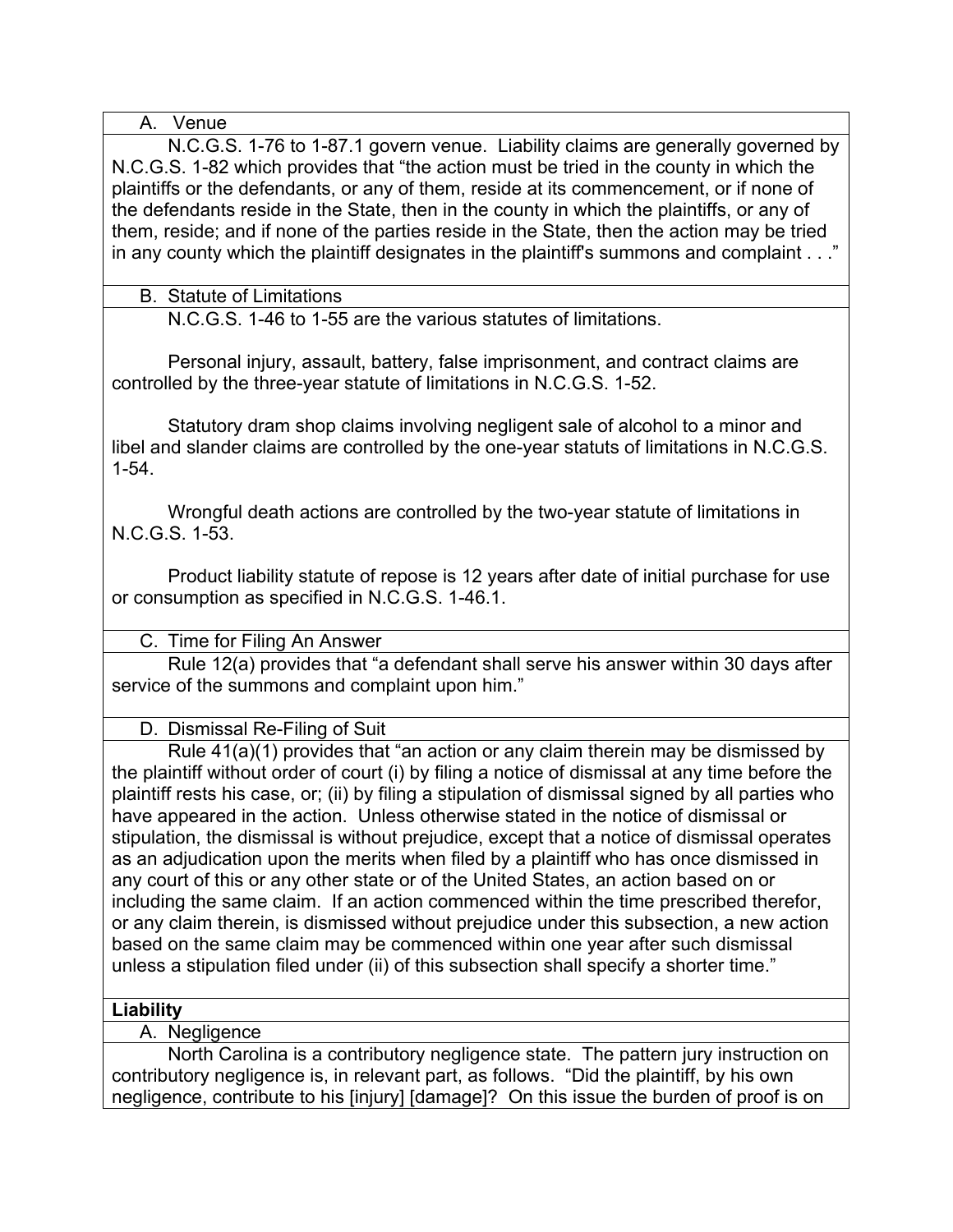the defendant. This means that the defendant must prove, by the greater weight of the evidence, that the plaintiff was negligent and that such negligence was a proximate cause of the plaintiff's own [injury] [damage]. The test of what is negligence is the same for the plaintiff as for the defendant. If the plaintiff's negligence joins with the negligence of the defendant in proximately causing the plaintiff's own [injury] [damage], it is called contributory negligence, and the plaintiff cannot recover."

Contributory negligence is not a defense to gross negligence; however, gross contributory negligence is a defense to gross negligence.

## B. Negligence Defenses

Contributory negligence. – see above.

No Duty to Anticipate Negligence of Others – a person has the right to assume and to act on the assumption that others will use ordinary care and follow standards of conduct enacted as laws for the safety of the public.

Doctrine of Sudden Emergency - A person who, through no negligence of his own, is suddenly and unexpectedly confronted with imminent danger to himself or to others, whether actual or apparent, is not required to use the same judgment that would be required if there were more time to make a decision. The person's duty is to use that degree of care which a reasonable and prudent person would use under the same or similar circumstances. If, in a moment of sudden emergency, a person makes a decision that a reasonable and prudent person would make under the same or similar circumstances, he does all that the law requires, even if in hindsight some different decision would have been better or safer.

Failure to Mitigate Damages - A person injured by the [negligent] [wrongful] conduct of another is nonetheless under a duty to use that degree of care which a reasonable person would use under the same or similar circumstances to seek treatment, to get well and to avoid or minimize the harmful consequences of his injury. A person is not permitted to recover for injuries he could have avoided by using means which a reasonably prudent person would have used to cure his injury or alleviate his pain. However, a person is not prevented from recovering damages he could have avoided unless his failure to avoid those damages was unreasonable.

Insulating/Intervening Negligence - A natural and continuous sequence of causation may be interrupted or broken by the negligence of a second person. This occurs when a second person's negligence was not reasonably foreseeable by the first person and causes its own natural and continuous sequence which interrupts, breaks, displaces or supersedes the consequences of the first person's negligence. Under such circumstances, the negligence of the second person, not reasonably foreseeable by the first person, insulates the negligence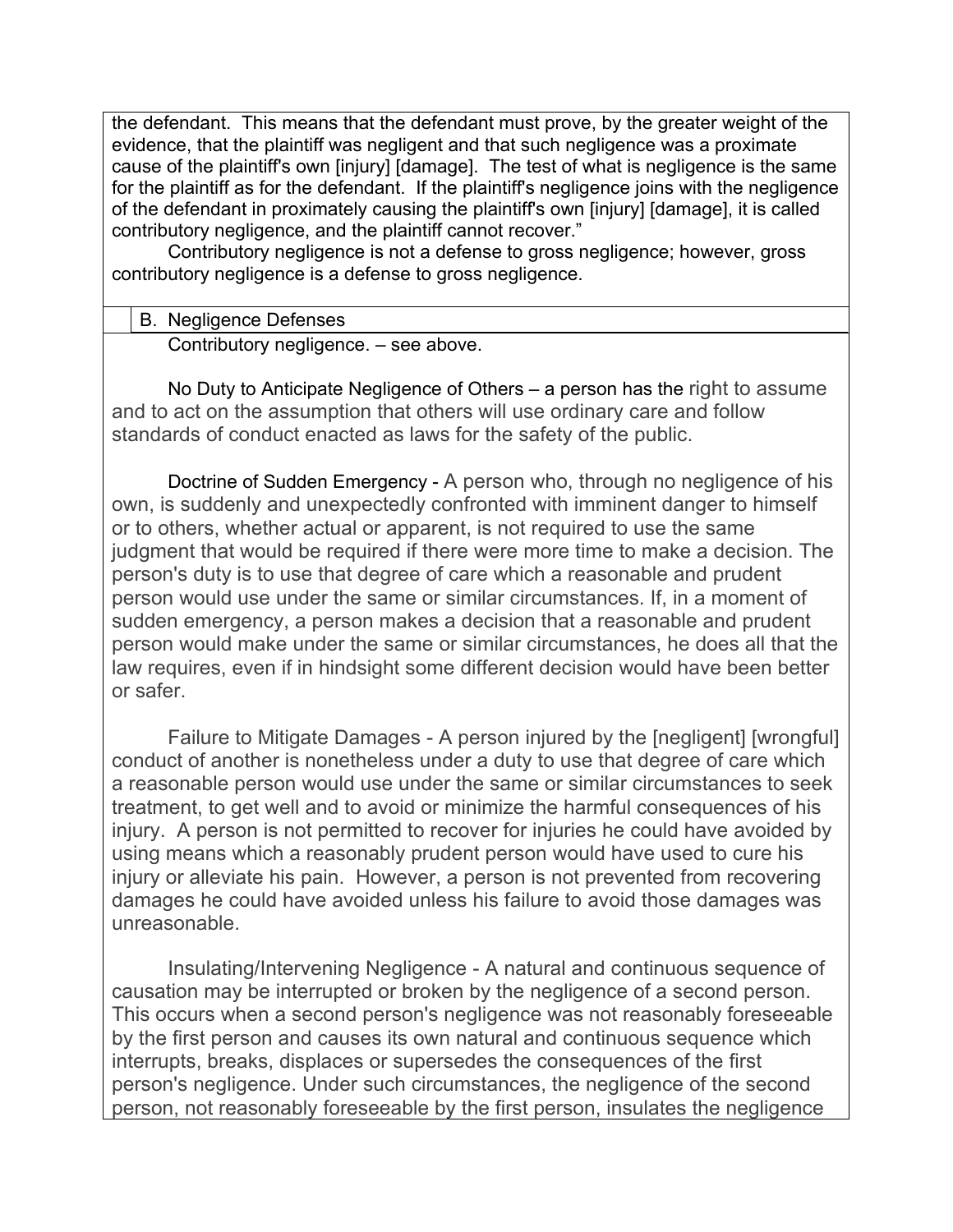of the first person and would be the sole proximate cause of the [injury] [damage].

Last Clear Chance – In response to a defendant's claim that a plaintiff was contributorily negligent, a plaintiff may, in appropriate cases, attempt to assert the doctrine of last clear chance. To prove last clear chance, a plaintiff must prove, by the greater weight of the evidence the following four things: (1) the plaintiff negligently placed himself in a position of peril from which he could not escape by the exercise of reasonable care; (2) the defendant knew, or by the exercise of reasonable care should have discovered, the plaintiff's position of peril and inability to escape from it; (3) the defendant had the time and means to avoid [injury] [damage] to the plaintiff and failed to exercise reasonable care to do so; (4) and such failure proximately caused the plaintiff's [injury] [damage].

## C. Gross Negligence, Recklessness, Willful and Wanton Conduct

Gross Negligence - An act or conduct rises to the level of gross negligence when the act is done purposely and with knowledge that such act is a breach of duty to others, i.e., a conscious disregard of the safety of others. An act or conduct moves beyond the realm of negligence when the injury or damage itself is intentional.

"Willful or wanton conduct" means the conscious and intentional disregard of and indifference to the rights and safety of others, which the defendant knows or should know is reasonably likely to result in injury, damage, or other harm. "Willful or wanton conduct" means more than gross negligence. N.C.G.S. 1D-5(7).

# D. Negligent Hiring and Retention

Negligent Hiring elements: (1) a specific tortious act by the employee; (2) the employee's incompetence or unfitness; (3) the employer's actual or constructive notice of the employee's incompetency or unfitness; and (4) injury resulting from the employee's incompetency or unfitness.

Negligent Retention and Supervision is established when a plaintiff proves that the incompetent employee committed a tortious act resulting in injury to plaintiff and that prior to the act, the employer knew or had reason to know of the employee's incompetency.

### E. Negligent Entrustment

Negligent entrustment is established when the owner of an automobile entrusts its operation to a person whom he knows, or by the exercise of due care should have known, to be an incompetent or reckless driver, who is likely to cause injury to others in its use.

# F. Dram Shop

Statutory Dram Shop claim for injury caused by underage person - N.C.G.S. 18B-120 and -121 - One who sustains injury as a consequence of the actions of an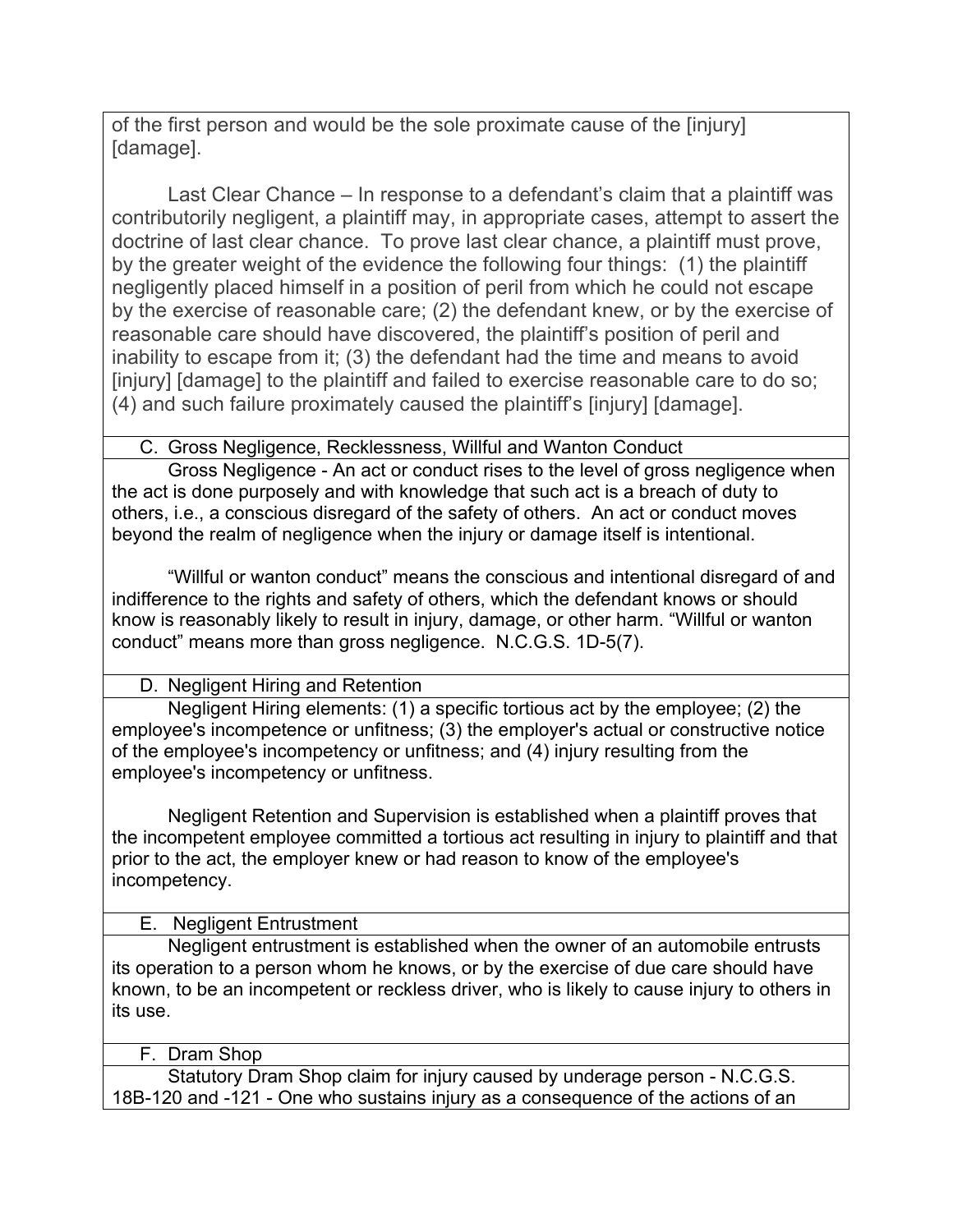underage person has a claim for relief against a permittee if: (1) the permittee negligently sold or furnished alcohol to an underage person; AND (2) the consumption of the alcohol that was sold or furnished to the underage person caused an underage driver's being subject to an impairing substance within the meaning of N.C.G.S. § 20- 138.1 (DWI statute) at the time of the injury; AND (3) the resulting injury was proximately caused by the underage driver's negligent operation of a vehicle while so impaired. N.C.G.S. 18B-122 – Plaintiff has the burden to prove the above elements to make a prima facie case; however, Defendant (Permittee) can prove good practices, that underage person misrepresented age, or that sale or furnishing of alcohol was made under duress as evidence that permittee was not negligent. N.C.G.S. 18B-123 – damages are limited to no more than \$500,000.00 per occurrence. When all claims out of one occurrence exceed \$500,000.00, each claim shall abate in the proportion it bears to the total of all claims. N.C.G.S. 18B-124 – Joint and Several – liability of negligent driver or owner of the vehicle and the permittee shall be joint and several with right of contribution but not indemnification.

Common Law Dram Shop Claim. (1) Duty – a permittee shall not knowingly sell or give alcohol to any person who is intoxicated; (2) Breach - the patron was intoxicated and the permittee knew or should have known that the patron was in an intoxicated condition at the time he or she was served; (3) Proximate Cause: the permittee's sale of alcohol to the intoxicated customer may be found to be a substantial factor in the chain of events culminating in injuries to third persons as a result of the customer's operation of an automobile while intoxicated.

# G. Joint and Several Liability

North Carolina recognizes joint and several liability. Pursuant to N.C.G.S. 1-113: "If all the defendants have been served, judgment may be taken against any or either of them severally, when the plaintiff would be entitled to judgment against such defendant or defendants if the action has been against them or any of them alone."

Uniform Contribution Among Tort‑Feasors Act (N.C.G.S. 1B-4) provides: When a release or a covenant not to sue or not to enforce judgment is given in good faith to one of two or more persons liable in tort for the same injury or the same wrongful death:

(1) It does not discharge any of the other tort‑feasors from liability for the injury or wrongful death unless its terms so provide; but it reduces the claim against the others to the extent of any amount stipulated by the release or the covenant, or in the amount of the consideration paid for it, whichever is the greater; and,

(2) It discharges the tort‑feasor to whom it is given from all liability for contribution to any other tort-feasor.

H. Wrongful Death and/or Survival Actions N.C.G.S. 28A-18-2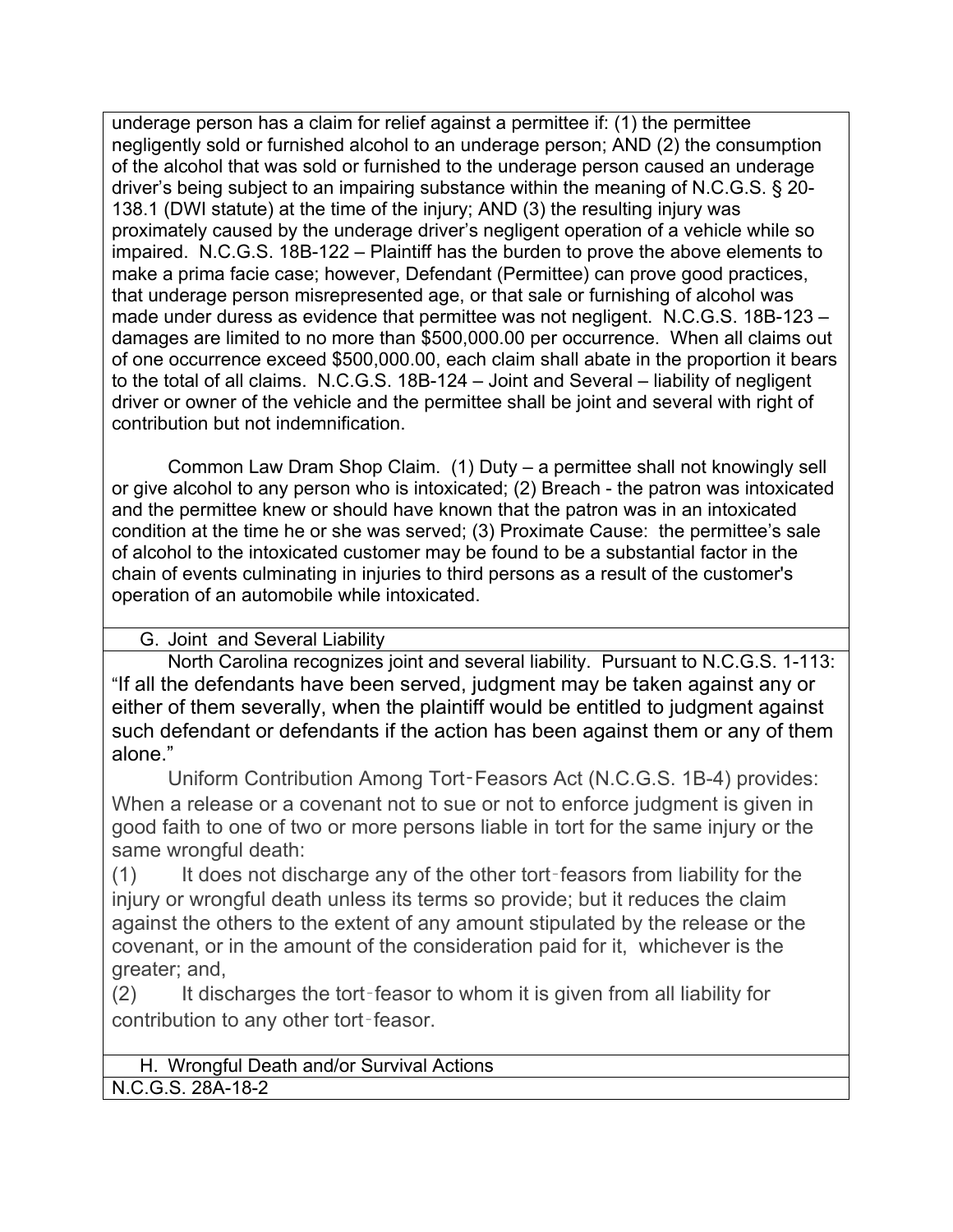(a) When the death of a person is caused by a wrongful act, neglect or default of another, such as would, if the injured person had lived, have entitled the injured person to an action for damages therefor, the person or corporation that would have been so liable, and or her the personal representatives or collectors of the person or corporation that would have been so liable, shall be liable to an action for damages, to be brought by the personal representative or collector of the decedent; and this notwithstanding the death, and although the wrongful act, neglect or default, causing the death, amounts in law to a felony. The personal representative or collector of the decedent who pursues an action under this section may pay from the assets of the estate the reasonable and necessary expenses, not including attorneys' fees, incurred in pursuing the action. At the termination of the action, any amount recovered shall be applied first to the reimbursement of the estate for the expenses incurred in pursuing the action, then to the payment of attorneys' fees, and shall then be distributed as provided in this section. The amount recovered in such action is not liable to be applied as assets, in the payment of debts or devises, except as to burial expenses of the deceased, and reasonable hospital and medical expenses not exceeding four thousand five hundred dollars (\$4,500) incident to the injury resulting in death, except that the amount applied for hospital and medical expenses shall not exceed fifty percent (50%) of the amount of damages recovered after deducting attorneys' fees, but shall be disposed of as provided in the Intestate Succession Act. The limitations on recovery for hospital and medical expenses under this subsection do not apply to subrogation rights exercised pursuant to G.S. 135-45.1. All claims filed for such services shall be approved by the clerk of the superior court and any party adversely affected by any decision of said clerk as to said claim may appeal to the superior court in term time.

- (b) Damages recoverable for death by wrongful act include:
	- (1) Expenses for care, treatment and hospitalization incident to the injury resulting in death;
	- (2) Compensation for pain and suffering of the decedent;
	- (3) The reasonable funeral expenses of the decedent;
	- (4) The present monetary value of the decedent to the persons entitled to receive the damages recovered, including but not limited to compensation for the loss of the reasonably expected;
		- a. Net income of the decedent,
		- b. Services, protection, care and assistance of the decedent, whether voluntary or obligatory, to the persons entitled to the damages recovered,
		- c. Society, companionship, comfort, guidance, kindly offices and advice of the decedent to the persons entitled to the damages recovered;
	- (5) Such punitive damages as the decedent could have recovered pursuant to Chapter 1D of the General Statutes had the decedent survived, and punitive damages for wrongfully causing the death of the decedent through malice or willful or wanton conduct, as defined in G.S. 1D-5;

(6) Nominal damages when the jury so finds.

(c) All evidence which reasonably tends to establish any of the elements of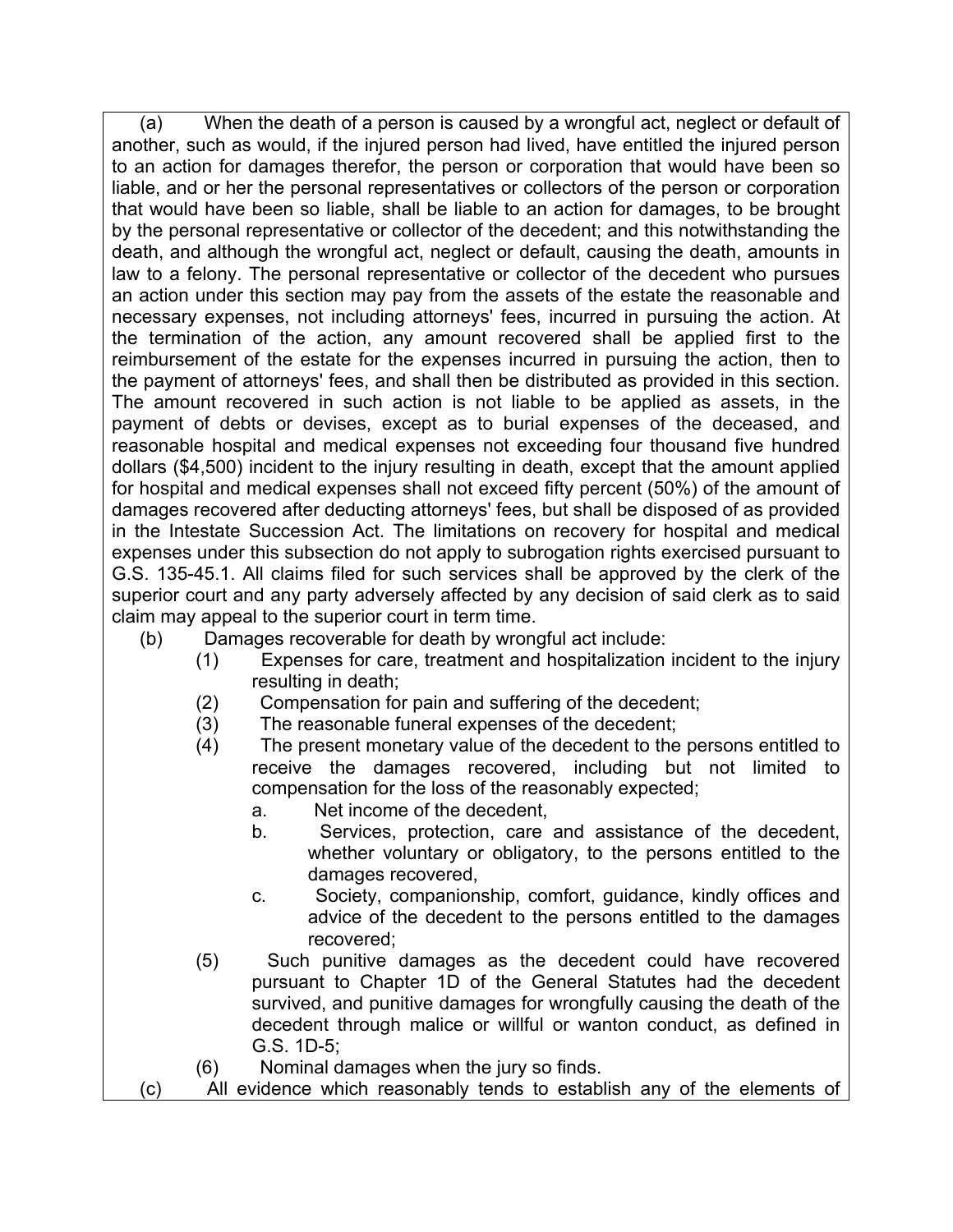damages included in subsection (b), or otherwise reasonably tends to establish the present monetary value of the decedent to the persons entitled to receive the damages recovered, is admissible in an action for damages for death by wrongful act.

(d) In all actions brought under this section the dying declarations of the deceased shall be admissible as provided for in G.S. 8-51.1.

I. Vicarious Liability

Respondeat Superior: In an action against an employer under a theory of respondeat superior, plaintiff must show: (1) plaintiff was injured by the negligence of the alleged wrongdoer; (2) the relation of master and servant, employer and employee, or principal and agent, existed between the one sought to be charged and the alleged tort feasor; (3) the neglect or wrong of the servant, employee, or agent was done in the course of his employment or in the scope of his authority; and (4) the servant, employee, or agent was engaged in the work of the master, employer, or principal, and was about the business of his superior, at the time of the injury.

Independent Contractor: The general rule is that an employer is not liable for the torts of an independent contractor committed in the performance of the contracted work unless the employer retains the right to control the manner in which the contractor performs his work.

J. Exclusivity of Workers' Compensation

**N.C.G.S. 97-10.1. Other rights and remedies against employer excluded.**

If the employee and the employer are subject to and have complied with the provisions of this Article, then the rights and remedies herein granted to the employee, his dependents, next of kin, or personal representative shall exclude all other rights and remedies of the employee, his dependents, next of kin, or representative as against the employer at common law or otherwise on account of such injury or death.

The exclusive remedy doctrine does not insulate employers from liability for noninsurable risks such as intentional acts, negligence unconnected with the employment relationship, and actions in contract. *Woodson v. Rowland*, 329 N.C. 330, 407 S.E.2d 222 (1991); *Wake County Hosp. Sys., Inc., v. St. Paul Fire & Marine Ins. Co.*, 127 N.C. App. 33, 487 S.E.2d 789 (1997); Cf. N.C.G.S. 97-10.1 (Comp Act is in derogation of common law tort liability only.

Injury to an employee resulting from willful, wanton and reckless negligence of a co-employee should also be treated as an intentional injury for purposes of our Workers' Compensation Act. *Pleasant v. Johnson*, 312 N.C. 710, 325 S.E.2d 244 (1985).

Where an intentional act results in injury to a plaintiff, the plaintiff may pursue simultaneously her workers' compensation claim and her civil action without being required to elect between them if the forecast of evidence tends to show that the injury was the result of both an "accident" under the Act and an intentional tort. The plaintiff is, however, entitled to but one recovery. *Woodson*, 329 N.C. 330, 407 S.E.2d 222.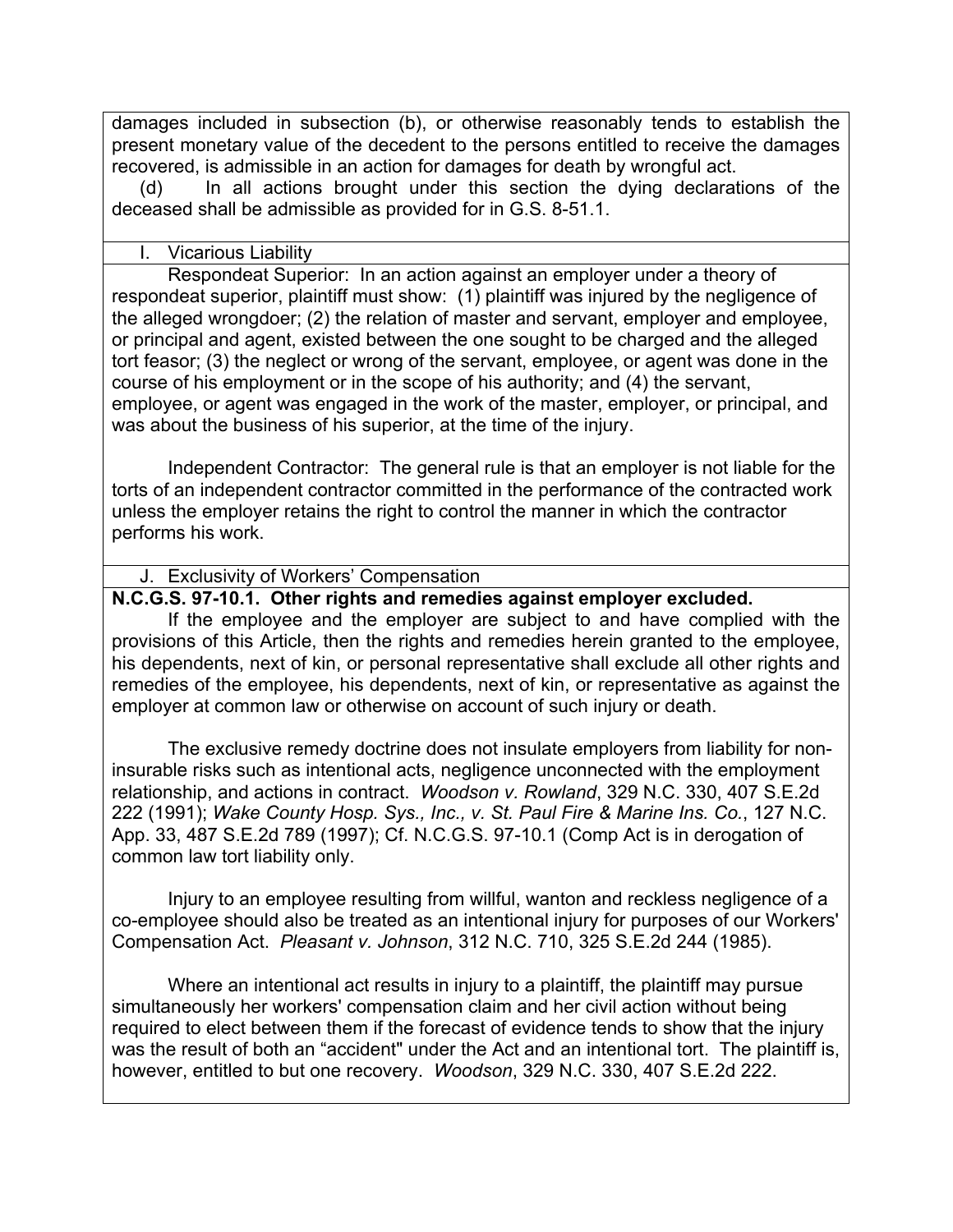### **N.C.G.S. 97-10.2. Rights under Article not affected by liability of third party; rights and remedies against third parties.**

(a) The right to compensation and other benefits under this Article for disability, disfigurement, or death shall not be affected by the fact that the injury or death was caused under circumstances creating a liability in some person other than the employer to pay damages therefor, such person hereinafter being referred to as the "third party." The respective rights and interests of the employee-beneficiary under this Article, the employer, and the employer's insurance carrier, if any, in respect of the common-law cause of action against such third party and the damages recovered shall be as set forth in this section.

(b) The employee, or his personal representative if he be dead, shall have the exclusive right to proceed to enforce the liability of the third party by appropriate proceedings if such proceedings are instituted not later than 12 months after the date of injury or death, whichever is later. During said 12-month period, and at any time thereafter if summons is issued against the third party during said 12-month period, the employee or his personal representative shall have the right to settle with the third party and to give a valid and complete release of all claims to the third party by reason of such injury or death, subject to the provisions of (h) below.

(c) If settlement is not made and summons is not issued within said 12-month period, and if employer shall have filed with the Industrial Commission a written admission of liability for the benefits provided by this Chapter, then either the employee or the employer shall have the right to proceed to enforce the liability of the third party by appropriate proceedings; either shall have the right to settle with the third party and to give a valid and complete release of all claims to the third party by reason of such injury or death, subject to the provisions of (h) below. Provided that 60 days before the expiration of the period fixed by the applicable statute of limitations if neither the employee nor the employer shall have settled with or instituted proceedings against the third party, all such rights shall revert to the employee or his personal representative.

(d) The person in whom the right to bring such proceeding or make settlement is vested shall, during the continuation thereof, also have the exclusive right to make settlement with the third party and the release of the person having the right shall fully acquit and discharge the third party except as provided by (h) below. A proceeding so instituted by the person having the right shall be brought in the name of the employee or his personal representative and the employer or the insurance carrier shall not be a necessary or proper party thereto. If the employee or his personal representative shall refuse to cooperate with the employer by being the party plaintiff, then the action shall be brought in the name of the employer and the employee or his personal representative shall be made a party plaintiff or party defendant by order of court.

(e) The amount of compensation and other benefits paid or payable on account of such injury or death shall be admissible in evidence in any proceeding against the third party. In the event that said amount of compensation and other benefits is introduced in such a proceeding the court shall instruct the jury that said amount will be deducted by the court from any amount of damages awarded to the plaintiff. If the third party defending such proceeding, by answer duly served on the employer, sufficiently alleges that actionable negligence of the employer joined and concurred with the negligence of the third party in producing the injury or death, then an issue shall be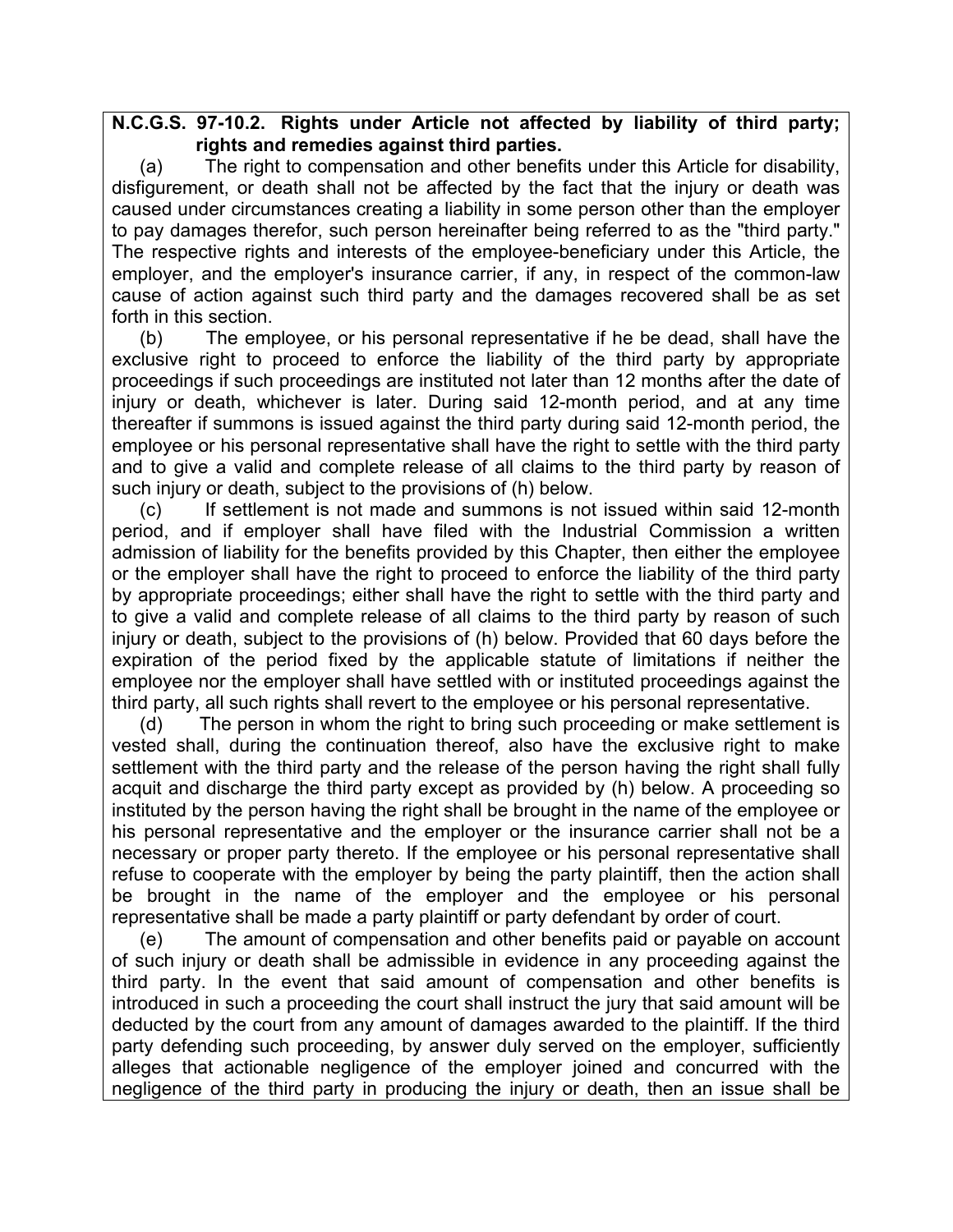submitted to the jury in such case as to whether actionable negligence of employer joined and concurred with the negligence of the third party in producing the injury or death. The employer shall have the right to appear, to be represented, to introduce evidence, to cross-examine adverse witnesses, and to argue to the jury as to this issue as fully as though he were a party although not named or joined as a party to the proceeding. Such issue shall be the last of the issues submitted to the jury. If the verdict shall be that actionable negligence of the employer did join and concur with that of the third party in producing the injury or death, then the court shall reduce the damages awarded by the jury against the third party by the amount which the employer would otherwise be entitled to receive therefrom by way of subrogation hereunder and the entire amount recovered, after such reduction, shall belong to the employee or his personal representative free of any claim by the employer and the third party shall have no further right by way of contribution or otherwise against the employer, except any right which may exist by reason of an express contract of indemnity between the employer and the third party, which was entered into prior to the injury to the employee. In the event that the court becomes aware that there is an express contract of indemnity between the employer and the third party the court may in the interest of justice exclude the employer from the trial of the claim against the third party and may meet the issue of the actionable negligence of the employer to the jury in a separate hearing.

- (f) (1) If the employer has filed a written admission of liability for benefits under this Chapter with, or if an award final in nature in favor of the employee has been entered by the Industrial Commission, then any amount obtained by any person by settlement with, judgment against, or otherwise from the third party by reason of such injury or death shall be disbursed by order of the Industrial Commission for the following purposes and in the following order of priority:
	- a. First to the payment of actual court costs taxed by judgment and/or reasonable expenses incurred by the employee in the litigation of the third-party claim.
	- b. Second to the payment of the fee of the attorney representing the person making settlement or obtaining judgment, and except for the fee on the subrogation interest of the employer such fee shall not be subject to the provisions of G.S. 97-90 but shall not exceed one third of the amount obtained or recovered of the third party.
	- c. Third to the reimbursement of the employer for all benefits by way of compensation or medical compensation expense paid or to be paid by the employer under award of the Industrial Commission.
	- d. Fourth to the payment of any amount remaining to the employee or his personal representative.
	- (2) The attorney fee paid under  $(f)(1)$  shall be paid by the employee and the employer in direct proportion to the amount each shall receive under  $(f)(1)c$  and  $(f)(1)d$  hereof and shall be deducted from such payments when distribution is made.
- (g) The insurance carrier affording coverage to the employer under this Chapter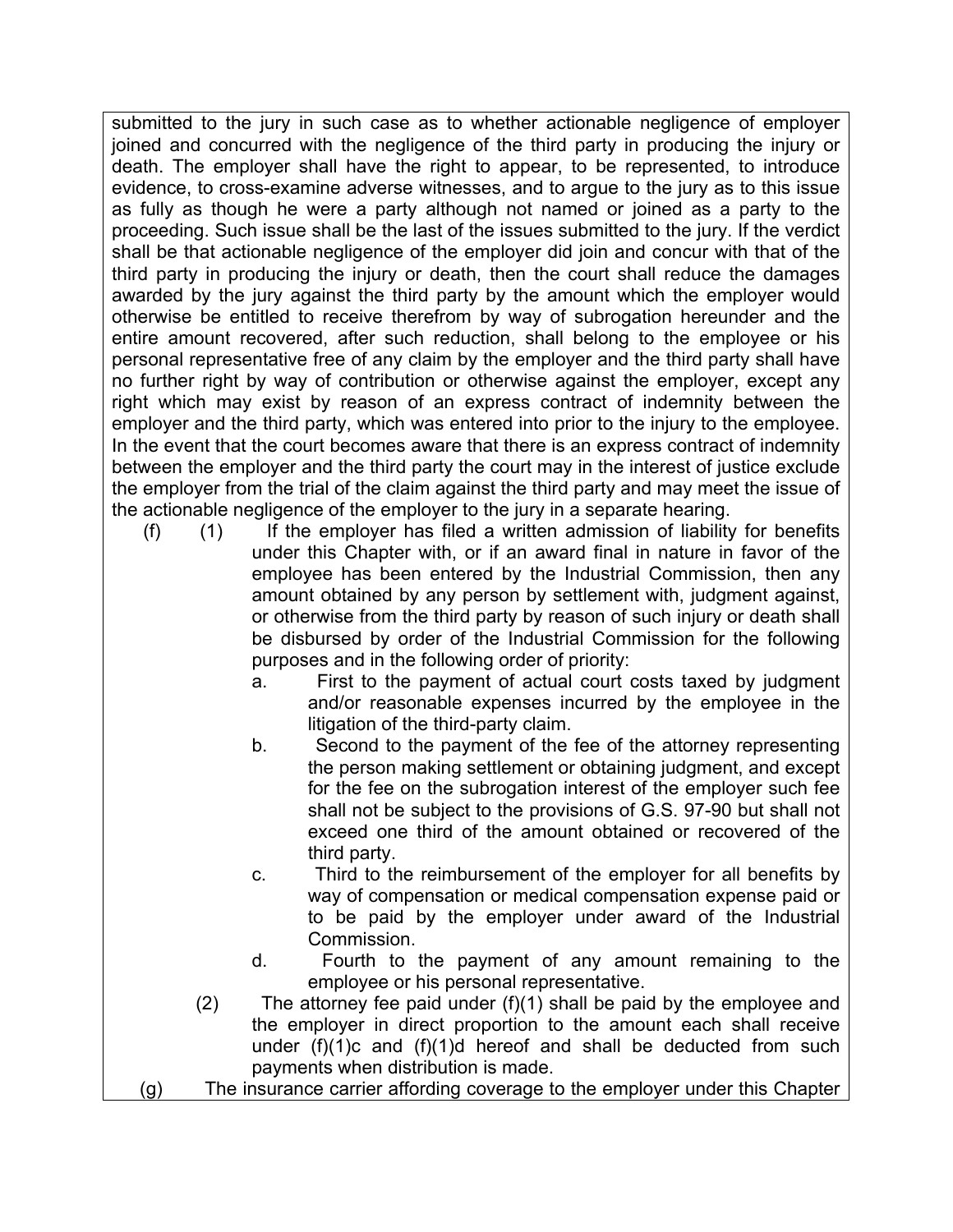shall be subrogated to all rights and liabilities of the employer hereunder but this shall not be construed as conferring any other or further rights upon such insurance carrier than those herein conferred upon the employer, anything in the policy of insurance to the contrary notwithstanding.

(h) In any proceeding against or settlement with the third party, every party to the claim for compensation shall have a lien to the extent of his interest under (f) hereof upon any payment made by the third party by reason of such injury or death, whether paid in settlement, in satisfaction of judgment, as consideration for covenant not to sue, or otherwise and such lien may be enforced against any person receiving such funds. Neither the employee or his personal representative nor the employer shall make any settlement with or accept any payment from the third party without the written consent of the other and no release to or agreement with the third party shall be valid or enforceable for any purpose unless both employer and employee or his personal representative join therein; provided, that this sentence shall not apply:

- (1) If the employer is made whole for all benefits paid or to be paid by him under this Chapter less attorney's fees as provided by (f)(1) and (2) hereof and the release to or agreement with the third party is executed by the employee; or
- (2) If either party follows the provisions of subsection (j) of this section.

(i) Institution of proceedings against or settlement with the third party, or acceptance of benefits under this Chapter, shall not in any way or manner affect any other remedy which any party to the claim for compensation may have except as otherwise specifically provided in this Chapter, and the exercise of one remedy shall not in any way or manner be held to constitute an election of remedies so as to bar the other.

(j) Notwithstanding any other subsection in this section, in the event that a judgment is obtained by the employee in an action against a third party, or in the event that a settlement has been agreed upon by the employee and the third party, either party may apply to the resident superior court judge of the county in which the cause of action arose or where the injured employee resides, or to a presiding judge of either district, to determine the subrogation amount. After notice to the employer and the insurance carrier, after an opportunity to be heard by all interested parties, and with or without the consent of the employer, the judge shall determine, in his discretion, the amount, if any, of the employer's lien, whether based on accrued or prospective workers' compensation benefits, and the amount of cost of the third-party litigation to be shared between the employee and employer. The judge shall consider the anticipated amount of prospective compensation the employer or workers' compensation carrier is likely to pay to the employee in the future, the net recovery to plaintiff, the likelihood of the plaintiff prevailing at trial or on appeal, the need for finality in the litigation, and any other factors the court deems just and reasonable, in determining the appropriate amount of the employer's lien. If the matter is pending in the federal district court such determination may be made by a federal district court judge of that division.

#### **Damages**

A. Statutory Caps on Damages

Medical Malpractice damages are capped as provided in N.C.G.S. 90‑21.19 at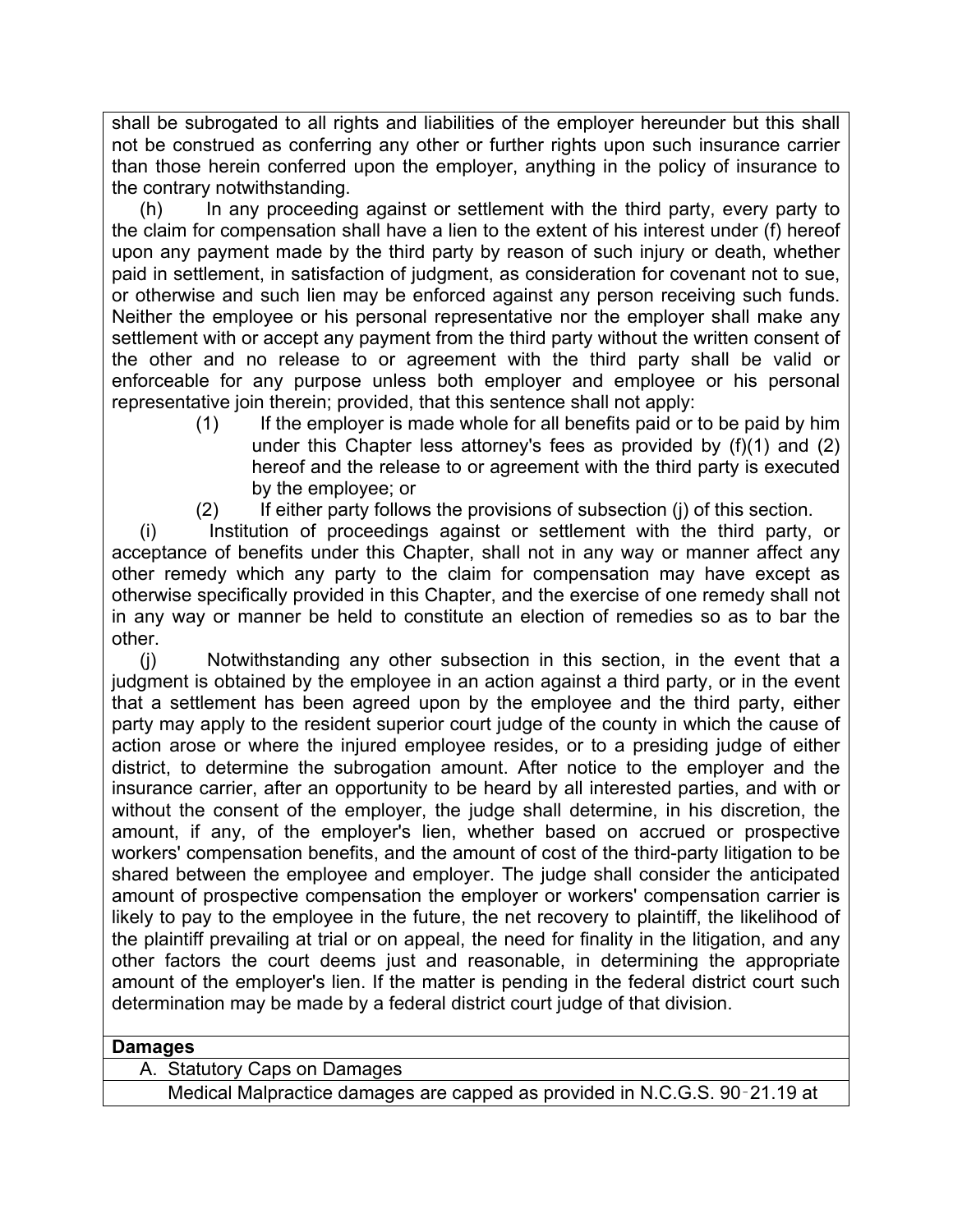\$500,000.00. This amount is subject to increase based upon the Consumer Price Index. Per the statute, the court shall not instruct the jury with respect to the limit of noneconomic damages and neither the attorney for any party nor a witness shall inform the jury or potential members of the jury panel of that limit.

Statutory Dram Shop – Damages are capped as provided in N.C.G.S. 18B-123. The total amount of damages that may be awarded to all aggrieved parties pursuant to any claims for relief under this Article is limited to no more than \$500,000 per occurrence. When all claims arising out of an occurrence exceed \$500,000, each claim shall abate in the proportion it bears to the total of all claims.

Punitive Damages - Shall not exceed three times the amount of compensatory damages or \$250,000, whichever is greater. Cap shall not be made known to the trier of fact through any means, including voir dire, the introduction into evidence, argument, or instructions to the jury.

### B. Compensatory Damages for Bodily Injury

Personal Injury Damages – Pattern Jury Instruction 810.02 - Actual damages are the fair compensation to be awarded to a person for any [past] [present] [future] injury [proximately caused by the negligence] [caused by the wrongful conduct] of another. In determining the amount, if any, you award the plaintiff, you will consider the evidence you have heard as to (each of the following types of damages): [medical expenses]; [loss of earnings]; [pain and suffering]; [scars or disfigurement]; [(partial) loss (of use) of part of the body]; [permanent injury]; [state any other type of damage supported by the evidence]. The total of all damages are to be awarded in one lump sum.

Medical Expenses - Pattern Jury Instruction 810.04D - Medical expenses include all [hospital] [doctor] [drug] [state other expenses] bills reasonably [incurred] [to be incurred in the future] by the plaintiff as a [proximate result of the negligence] [result of the wrongful conduct] of the defendant. To be reasonably incurred, medical expenses must have been: (1) reasonably necessary for the proper treatment of the plaintiff's injury, (2) incurred as a [proximate result of the defendant's negligence] [result of the defendant's wrongful conduct] and (3) reasonable in amount. To show that the amount of claimed medical expenses is reasonable, the plaintiff must prove by the greater weight of the evidence the amount actually paid for medical services (and the amount necessary to satisfy medical expenses that have not yet been paid). If you find that the plaintiff has proved [this amount] [these amounts], then the law presumes that [this amount is] [these amounts are] reasonable. This means that if you find by the greater weight of the evidence the amount actually paid for medical services (and the amount necessary to satisfy medical expenses that have not yet been paid), in the absence of other evidence as I am about to discuss with you, then you also must find that the amount of medical expenses was reasonable. However, it is your duty to consider all of the evidence in the case. If you find from the plaintiff's evidence the amount actually paid for medical services (and the amount necessary to satisfy medical expenses that have not yet been paid), then the burden shifts to the defendant to prove by the greater weight of the evidence that a different amount was actually paid for medical services (or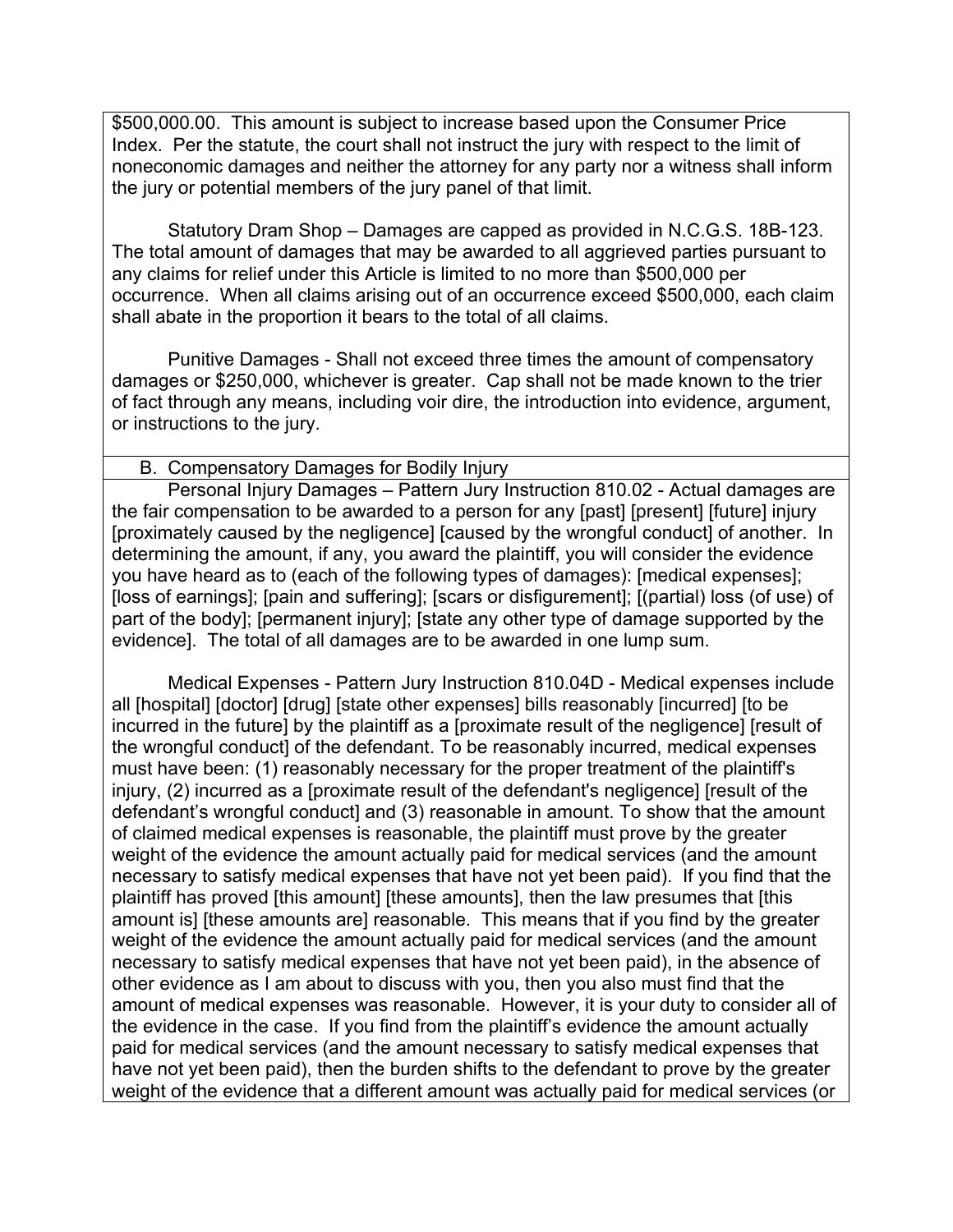a different amount is necessary to satisfy medical expenses that have not yet been paid). If you find that the defendant has proved by the greater weight of the evidence that [[certain] [the] charges were] [a charge was] (either) satisfied by payment of an amount less than the amount charged (or can be satisfied by payment of less than the amount charged), then you must find that the lesser amount is the reasonable amount of the charges (unless you find that the plaintiff has rebutted the defendant's evidence). Remember, for you to find the plaintiff's bills were reasonably incurred, the plaintiff must also prove by the greater weight of the evidence that the medical services shown on the bills were reasonably necessary for the treatment of the plaintiff's injuries and that the services were necessary as a [proximate result of the defendant's negligence] [result of the defendant's wrongful conduct]. [I already have instructed you on the definition of proximate cause, and that definition applies equally here.]

Evidence Rule 414 provides: Evidence offered to prove past medical expenses shall be limited to evidence of the amounts actually paid to satisfy the bills that have been satisfied, regardless of the source of payment, and evidence of the amounts actually necessary to satisfy the bills that have been incurred but not yet satisfied.

Loss of Earnings – Pattern Jury Instruction 810.06 - Damages for personal injury also include fair compensation for the [past] [present] [future] loss of time from employment, loss from inability to perform ordinary labor, or the reduced capacity to earn money experienced by the plaintiff as a [proximate result of the negligence] [result of the wrongful conduct] of the defendant. In determining this amount, you should consider the evidence as to: [the plaintiff's age and occupation]; [the nature and extent of the plaintiff's employment]; [the value of the plaintiff's services]; [the amount of the plaintiff's income, at the time of his injury, from salary, wages or other compensation]; [the effect of the plaintiff's disability or disfigurement on his earning capacity]; [the plaintiff's loss of profits from his business or profession]; [the loss of capacity to earn money]; [specify any other factor supported by the evidence]. (The fact that a person [was not working at the time of his injury] [had not yet begun work at the time he was injured] does not, in and of itself, prevent a person from recovering fair compensation for loss of future earning capacity.)

Pain and Suffering – Pattern Jury Instruction 810.08 - Damages for personal injury also include fair compensation for the actual [past] [present] [future] physical pain and mental suffering experienced by the plaintiff as a [proximate result of the negligence] [result of the wrongful conduct] of the defendant. There is no fixed formula for placing a value on physical pain and mental suffering. You will determine what is fair compensation by applying logic and common sense to the evidence.

Scarring and Disfigurement – Pattern Jury Instruction 810.10 - Damages for personal injury also include fair compensation for [scarring] [disfigurement] of the plaintiff as a [proximate result of the negligence] [result of the wrongful conduct] of the defendant. There is no fixed formula for placing a value on [scarring] [disfigurement]. You must determine what is fair compensation by applying logic and common sense to the evidence. You may consider: [the extent of any [past] [present] [future] alteration of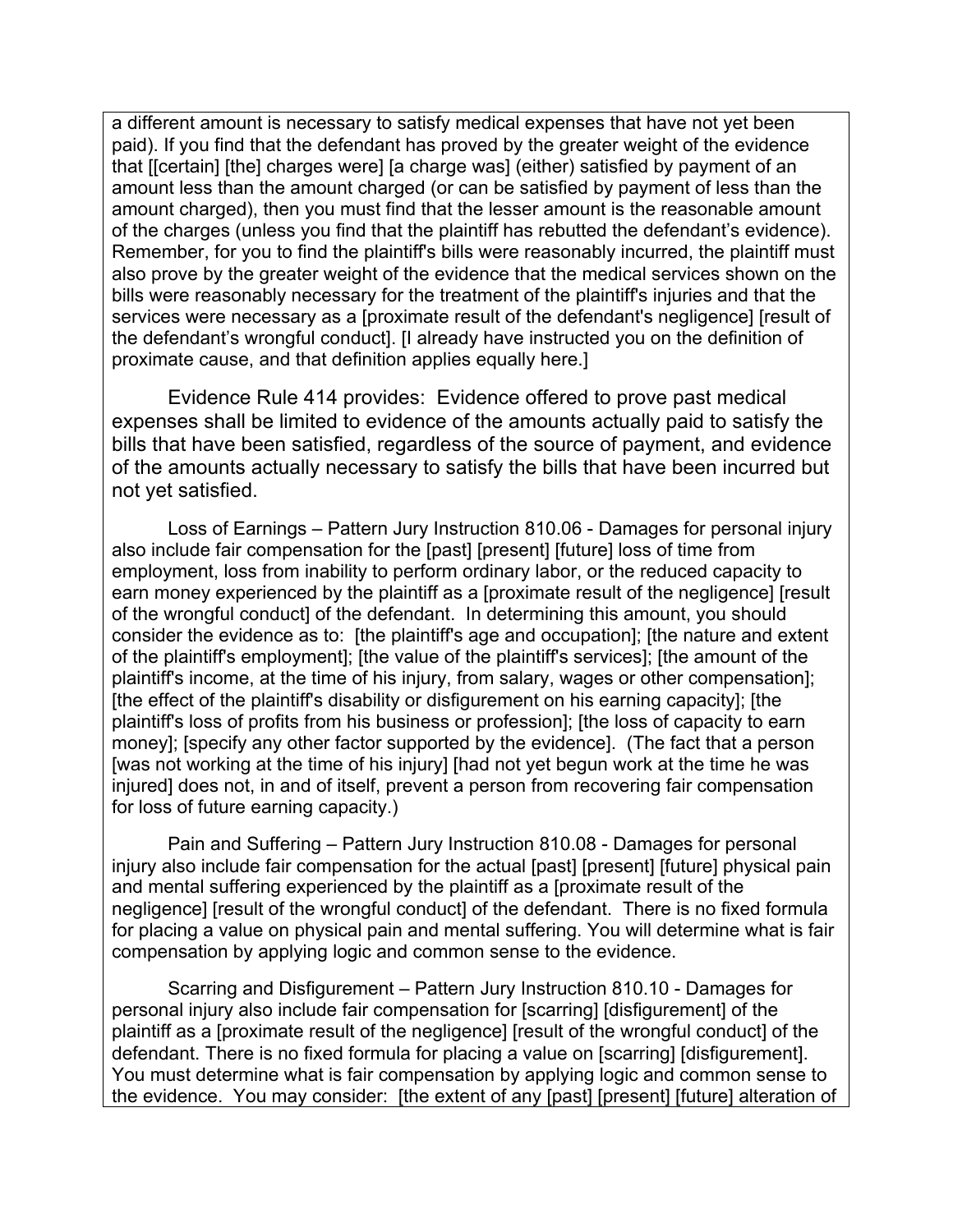the plaintiff's physical appearance [proximately caused by the negligence] [caused by the wrongful conduct] of the defendant]; [the extent of any [past] [present] [future] embarrassment and mental suffering [proximately caused by the negligence of the defendant] [caused by the wrongful conduct of the defendant]]; [(specify any other factor supported by the evidence)]. However, the plaintiff is not entitled to recover twice for the same element of damages. Therefore, you should not include any amount you have already allowed for loss of earnings or physical pain and mental suffering because of [scarring] [disfigurement].

Loss (of Use) of Part of the Body – Pattern Jury Instruction 810.12 - Damages for personal injury also include fair compensation for the (partial) loss of (use of) (identify part of body affected) experienced by the plaintiff as a proximate result of the negligence of the defendant. There is no fixed formula for placing a value on the (partial) loss (of use) of part of the body. The jury determines what is fair compensation by applying logic and common sense to the evidence. The jury may consider: (1) [the extent of any [past] [present] [future] disability or handicap proximately caused by the negligence of the defendant]; (2) [any [past] [present] [future] inconvenience or hardship proximately caused by the negligence of the defendant]; (3) [(specify any other factor supported by the evidence)]. However, the plaintiff is not entitled to recover twice for the same element of damages. Therefore, the jury should not include any amount is already allowed for [loss of earnings] [pain and suffering] [scarring or disfigurement] because of the (partial) loss of (use of) (identify part of body affected).

Permanent Injury – Pattern Jury Instruction 810.14 - Damages for personal injury also include fair compensation for permanent injury[1] incurred by the plaintiff as a [proximate result of the negligence] [result of the wrongful conduct] of the defendant. An injury is permanent when any of its effects will continue throughout the plaintiff's life.[2] These effects may include: [medical expenses]; [loss of earnings]; [pain and suffering]; [scarring or disfigurement]; [(partial) loss (of use) of part of the body]; [(state any other element of damages supported by the evidence)] to be incurred or experienced by the plaintiff over his life expectancy. However, the plaintiff is not entitled to recover twice for the same element of damages. Therefore, you should not include any amount you have already allowed for [medical expenses] [loss of earnings] [pain and suffering] [scarring or disfigurement] [(partial) loss (of use) of part of the body] because of permanent injury. Life expectancy is the period of time the plaintiff may reasonably be expected to live. [The life expectancy tables are in evidence.] [The court has taken judicial notice of the life expectancy tables.] They show that for someone of the plaintiff's present age, (state present age), his life expectancy is (state expectancy) years. (See N.C. Gen. Stat. §8- 46. Mortality tables as evidence.) In determining the plaintiff's life expectancy, you will consider not only these tables, but also all other evidence as to his health, his constitution and his habits.

C. Collateral Source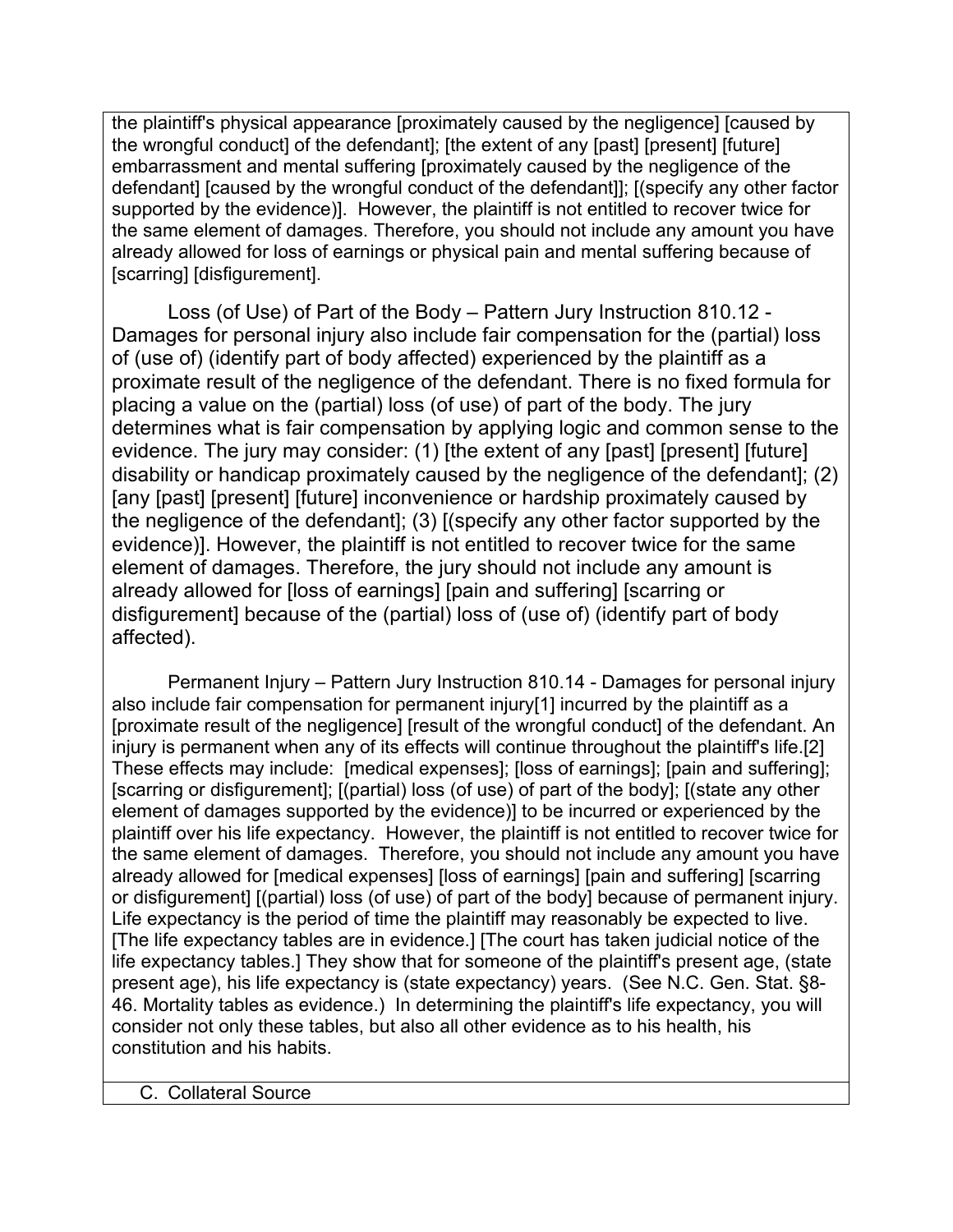NC Rule of Evidence 414 provides: "Evidence offered to prove past medical expenses shall be limited to evidence of the amounts actually paid to satisfy the bills that have been satisfied, regardless of the source of payment, and evidence of the amounts actually necessary to satisfy the bills that have been incurred but not yet satisfied. This rule does not impose upon any party an affirmative duty to seek a reduction in billed charges to which the party is not contractually entitled."

NC Rule of Evidence 411 provides: "Evidence that a person was or was not insured against liability is not admissible upon the issue whether he acted negligently or otherwise wrongfully. This rule does not require the exclusion of evidence of insurance against liability when offered for another purpose, such as proof of agency, ownership, or control, or bias or prejudice of a witness."

#### D. Pre-Judgment/Post judgment Interest N.C.G.S. 24-5 - Interest on judgments –

(a) Actions on Contracts. - In an action for breach of contract, except an action on a penal bond, the amount awarded on the contract bears interest from the date of breach. The fact finder in an action for breach of contract shall distinguish the principal from the interest in the award, and the judgment shall provide that the principal amount bears interest until the judgment is satisfied. If the parties have agreed in the contract that the contract rate shall apply after judgment, then interest on an award in a contract action shall be at the contract rate after judgment; otherwise it shall be at the legal rate. On awards in actions on contracts pursuant to which credit was extended for personal, family, household, or agricultural purposes, however, interest shall be at the lower of the legal rate or the contract rate. For purposes of this section, "after judgment" means after the date of entry of judgment under G.S. 1A-1, Rule 58.

\* \* \*

(b) Other Actions. - In an action other than contract, any portion of a money judgment designated by the fact finder as compensatory damages bears interest from the date the action is commenced until the judgment is satisfied. Any other portion of a money judgment in an action other than contract, except the costs, bears interest from the date of entry of judgment under G.S. 1A-1, Rule 58, until the judgment is satisfied. Interest on an award in an action other than contract shall be at the legal rate.

# E. Damages for Emotional Distress

**Negligent Infliction of Emotional Distress – Pattern Jury Instruction 102.84**

"Did the plaintiff suffer severe emotional distress as a proximate result of the negligence of the defendant?"

On this issue the burden of proof is on the plaintiff. This means that the plaintiff must prove, by the greater weight of the evidence, three things:

First, that the defendant was negligent. "Negligence" refers to a person's failure to follow a duty of conduct imposed by law. [Every person is under a duty to use ordinary care to protect himself and others from [injury] [damage]. Ordinary care means that degree of care which a reasonable and prudent person would use under the same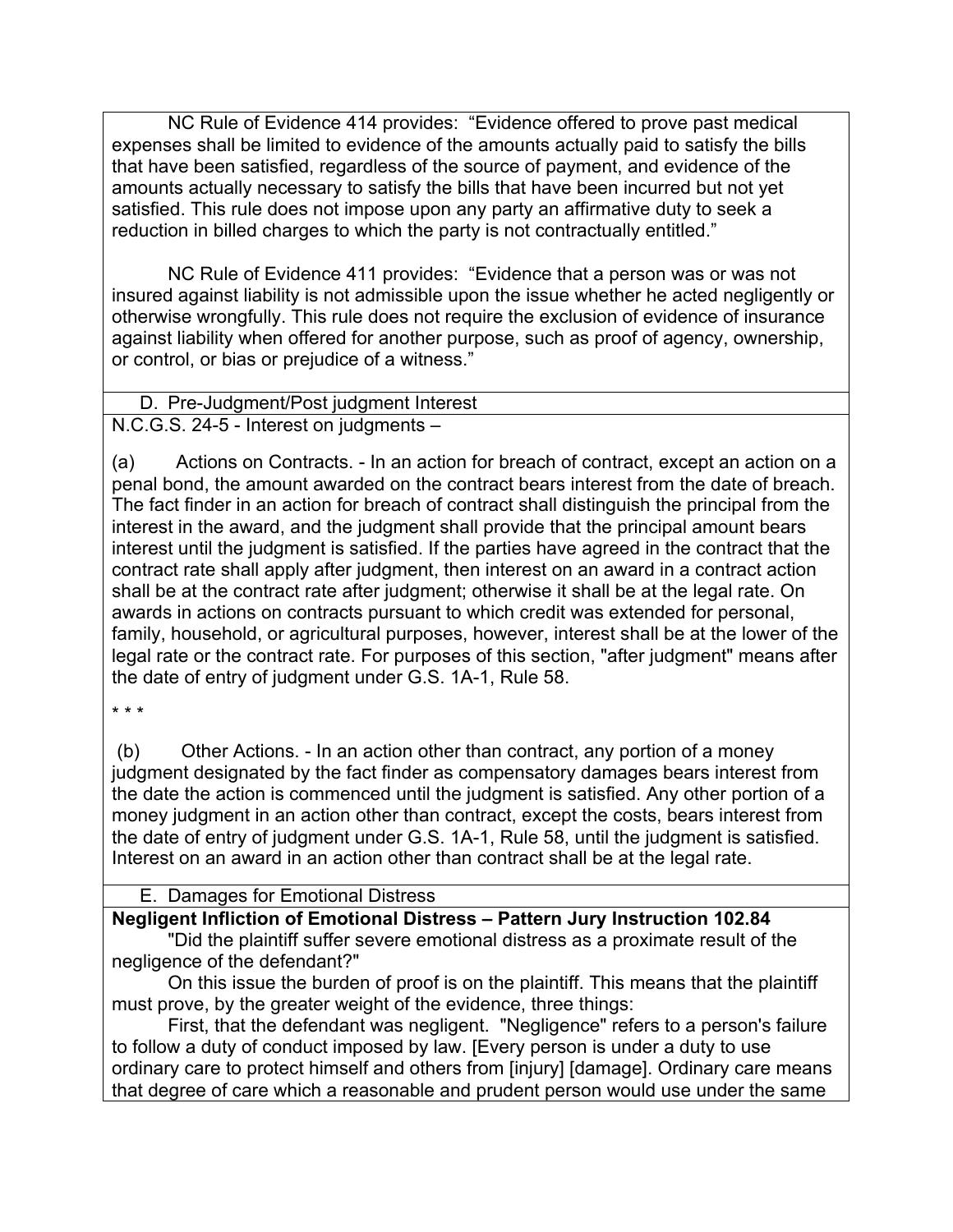or similar circumstances to protect himself and others from [injury] [damage]. A person's failure to use ordinary care is negligence. [ [Every person is(also) under a duty to follow standards of conduct enacted as laws for the safety of the public. A standard of conduct established by a safety statute must be followed. A person's failure to do so is negligence in and of itself.]

Second, that the plaintiff suffered severe emotional distress. "Severe emotional distress" means [neurosis] [psychosis] [chronic depression] [phobia] [any type of severe and disabling emotional or mental condition which may be generally recognized and diagnosed by professionals trained to do so]. (Mere temporary fright or anxiety, disappointment or regret is not severe emotional distress.)

Third, that the defendant's negligence was a proximate cause of the plaintiff's severe emotional distress. Proximate cause is a cause which in a natural and continuous sequence produces a person's severe emotional distress, and one which a reasonable and prudent person could have foreseen would probably produce such severe emotional distress. There may be more than one proximate cause of severe emotional distress. Therefore, the plaintiff need not prove that the defendant's negligence was the sole proximate cause of the plaintiff's severe emotional distress. The plaintiff must prove, by the greater weight of the evidence, only that the defendant's negligence was a proximate cause.

(*Use where a plaintiff's severe emotional distress arises due to concern for another person:* The plaintiff may recover for severe emotional distress due to concern for another person if it was a reasonably foreseeable result of, and was in fact caused by, the defendant's negligence. You are to make this determination from all the evidence, including how close the plaintiff was to the negligent act when it occurred, the nature of the relationship between the plaintiff and the person for whose welfare the plaintiff was concerned, whether the plaintiff personally observed the negligent act, and any other factor supported by the evidence.)

In this case, the plaintiff contends, and the defendant denies, that the defendant was negligent in one or more of the following respects:

*Read all contentions of negligence supported by the evidence.*

The plaintiff further contends, and the defendant denies, that the plaintiff suffered severe emotional distress in one or more of the following respects:

Read all contentions of severe emotional distress supported by the evidence.

The plaintiff further contends, and the defendant denies, that the defendant's negligence was a proximate cause of the plaintiff's severe emotional distress. I instruct you that negligence is not to be presumed from the mere fact of severe emotional distress.

*Give law as to each contention of negligence included above.*

Finally, as to this (state number) issue on which the plaintiff has the burden of proof, if you find, by the greater weight of the evidence, that the defendant was negligent, that the plaintiff suffered severe emotional distress and that the defendant's negligence was a proximate cause of the plaintiff's severe emotional distress, then it would be your duty to answer this issue "Yes" in favor of the plaintiff.

If on the other hand, you fail to so find, then it would be your duty to answer this issue "No" in favor of the defendant.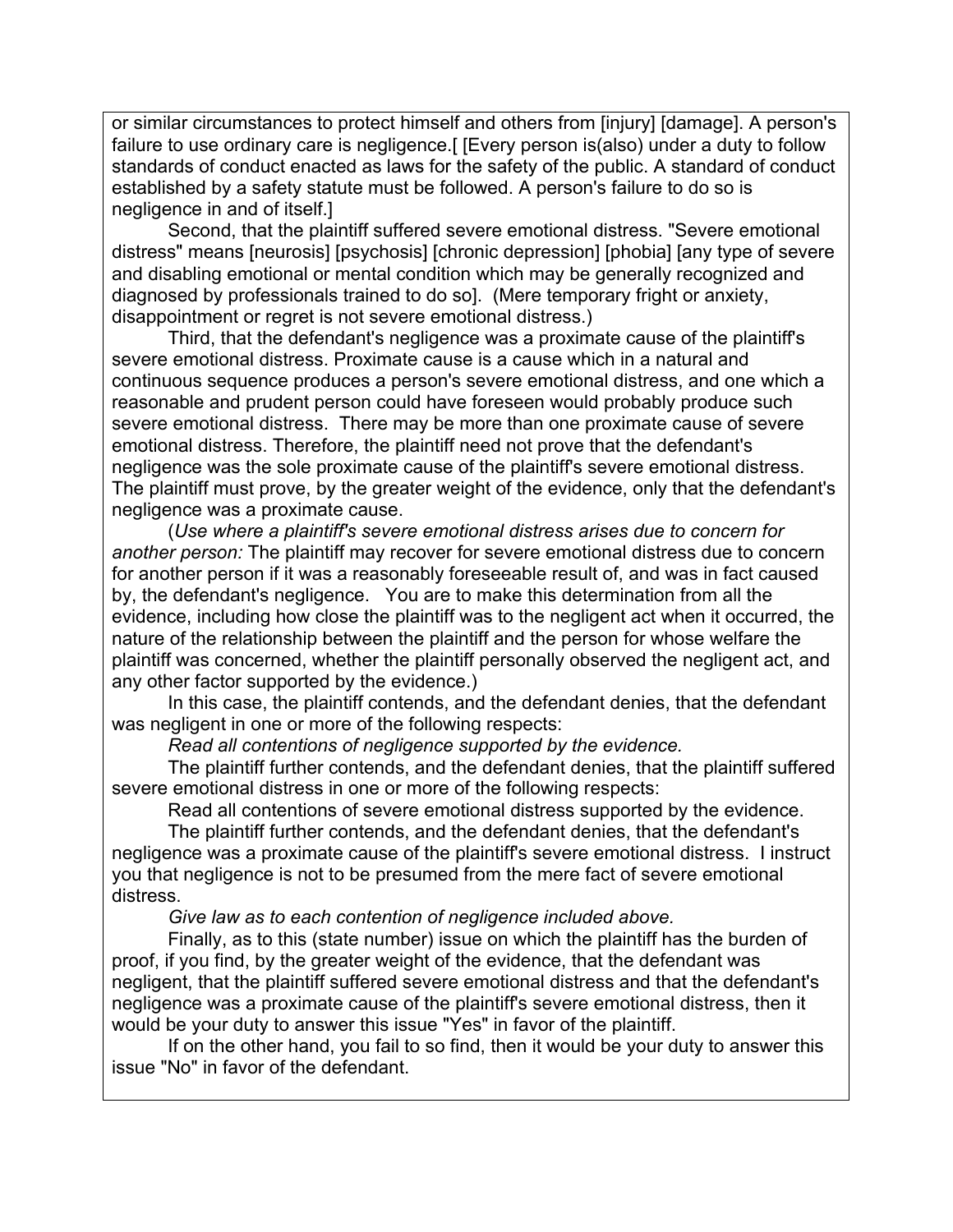#### **Intentional or Reckless Infliction of Severe Emotional Distress – Pattern Jury Instruction 800.60**

"Did the defendant [intentionally] [recklessly] cause severe emotional distress to the plaintiff?"

On this issue the burden of proof is on the plaintiff. This means that the plaintiff must prove, by the greater weight of the evidence, the following three things: First, that the defendant engaged in extreme and outrageous conduct. Conduct is "extreme and outrageous" when it exceeds all bounds usually tolerated by decent society.

Second, that the defendant's conduct was [intended to cause] [recklessly indifferent to the likelihood it would cause]severe emotional distress to the plaintiff; and

And Third, that defendant's conduct in fact caused severe emotional distress to the plaintiff.

"Severe emotional distress" means [neurosis] [psychosis] [chronic depression] [phobia] [any type of severe and disabling emotional or mental condition which may be generally recognized and diagnosed by professionals trained to do so]. (Mere temporary fright or anxiety, disappointment or regret is not severe emotional distress.)

Finally, as to this issue on which the plaintiff has the burden of proof, if you find, by the greater weight of the evidence, that the defendant engaged in extreme and outrageous conduct which was [intended to cause] [recklessly indifferent to the likelihood it would cause] severe emotional distress to the plaintiff and which did cause severe emotional distress to the plaintiff, then it would be your duty to answer this issue "Yes" in favor of the plaintiff.

If, on the other hand, you fail to so find, then it would be your duty to answer this issue "No" in favor of the defendant.

No physical impact, physical injury or physical manifestation of emotional distress need be proven. *Johnson v. Ruark Obstetrics and Gynecology Associates, P.A.*, 327 N.C. 283, 304, 395 S.E.2d 85, 97 (1990).

### F. Wrongful Death and/or Survival Action Damages

Regarding damages in a wrongful death action, N.C.G.S. 28A-18-2 states in relevant part:

- (b) Damages recoverable for death by wrongful act include:
	- (1) Expenses for care, treatment and hospitalization incident to the injury resulting in death;
	- (2) Compensation for pain and suffering of the decedent;
	- (3) The reasonable funeral expenses of the decedent;
	- (4) The present monetary value of the decedent to the persons entitled to receive the damages recovered, including but not limited to compensation for the loss of the reasonably expected;
		- a. Net income of the decedent,
		- b. Services, protection, care and assistance of the decedent, whether voluntary or obligatory, to the persons entitled to the damages recovered,
		- c. Society, companionship, comfort, guidance, kindly offices and advice of the decedent to the persons entitled to the damages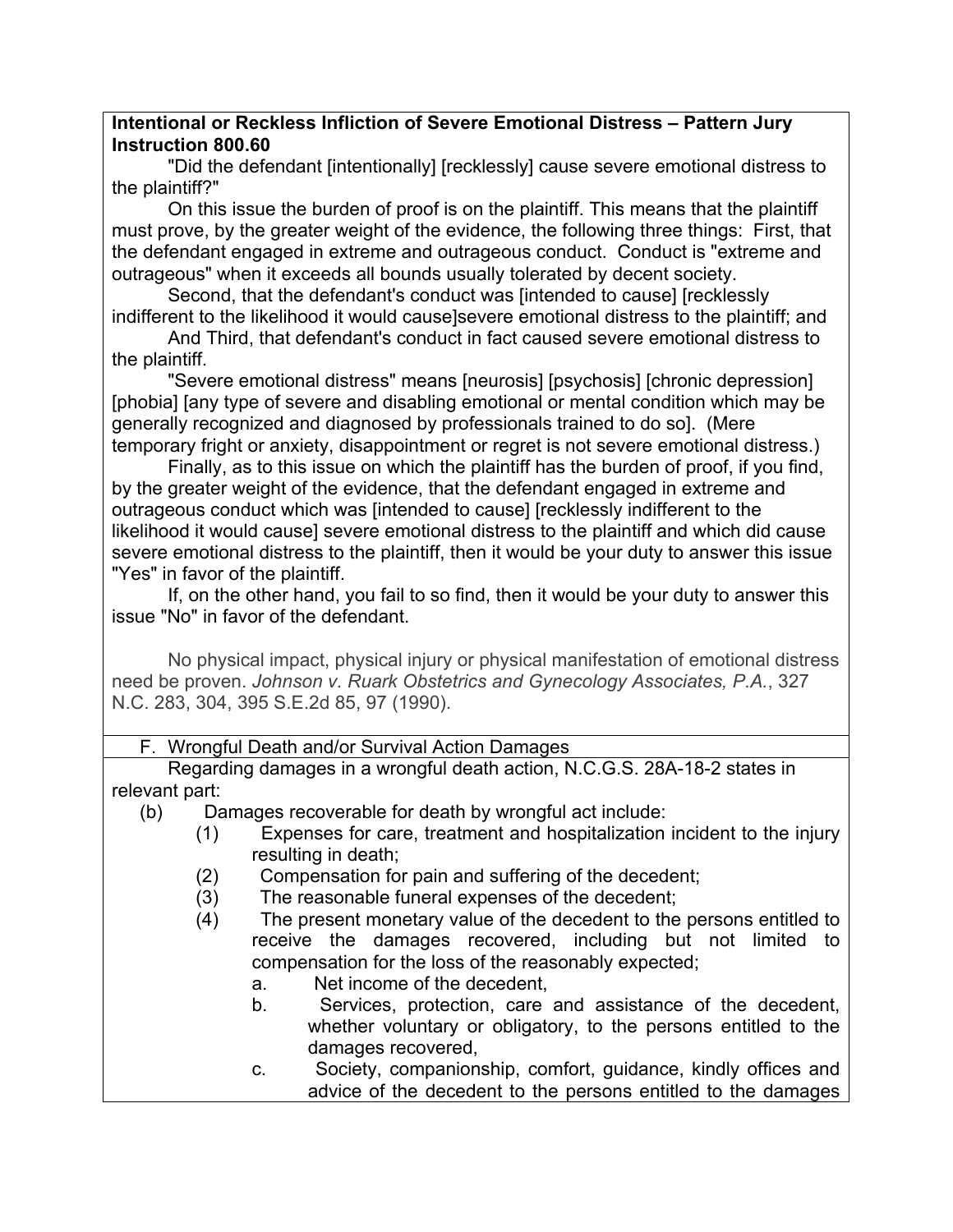recovered;

- (5) Such punitive damages as the decedent could have recovered pursuant to Chapter 1D of the General Statutes had the decedent survived, and punitive damages for wrongfully causing the death of the decedent through malice or willful or wanton conduct, as defined in G.S. 1D-5;
- (6) Nominal damages when the jury so finds.

(c) All evidence which reasonably tends to establish any of the elements of damages included in subsection (b), or otherwise reasonably tends to establish the present monetary value of the decedent to the persons entitled to receive the damages recovered, is admissible in an action for damages for death by wrongful act.

### G. Punitive Damages

Chapter 1D of the North Carolina General Statutes governs punitive damages. Punitive damages may be awarded only if the claimant proves that the defendant is liable for compensatory damages and that one of the following aggravating factors was present and was related to the injury for which compensatory damages were awarded: (1) Fraud; (2) Malice; or (3) Willful or wanton conduct. Punitive damages shall not be awarded against a person solely on the basis of vicarious liability for the acts or omissions of another. Punitive damages may be awarded against a person only if that person participated in the conduct constituting the aggravating factor giving rise to the punitive damages, or if, in the case of a corporation, the officers, directors, or managers of the corporation participated in or condoned the conduct constituting the aggravating factor giving rise to punitive damages. N.C.G.S. 1D-15.

Punitive damages shall not exceed three times the amount of compensatory damages or \$250,000, whichever is greater. If a trier of fact returns a verdict for punitive damages in excess of the maximum amount specified under this subsection, the trial court shall reduce the award and enter judgment for punitive damages in the maximum amount. Punitive damage cap shall not be made known to the trier of fact through any means, including voir dire, the introduction into evidence, argument, or instructions to the jury. N.C.G.S. 1D-25.

#### H. Diminution in Value of Damaged Vehicle

Pattern Jury Instruction 810.62 - The plaintiff's actual property damages are equal to the difference between the fair market value of the property immediately before it was damaged and its fair market value immediately after it was damaged. The fair market value of any property is the amount which would be agreed upon as a fair price by an owner who wishes to sell, but is not compelled to do so, and a buyer who wishes to buy, but is not compelled to do so. (If evidence is introduced regarding the actual or estimated cost of repair, the following paragraph should be used: Evidence of [estimates of the cost to repair] (and) [the actual cost of repairing] the damage to the plaintiff's property may be considered by you in determining the difference in fair market value immediately before and immediately after the damage occurred.)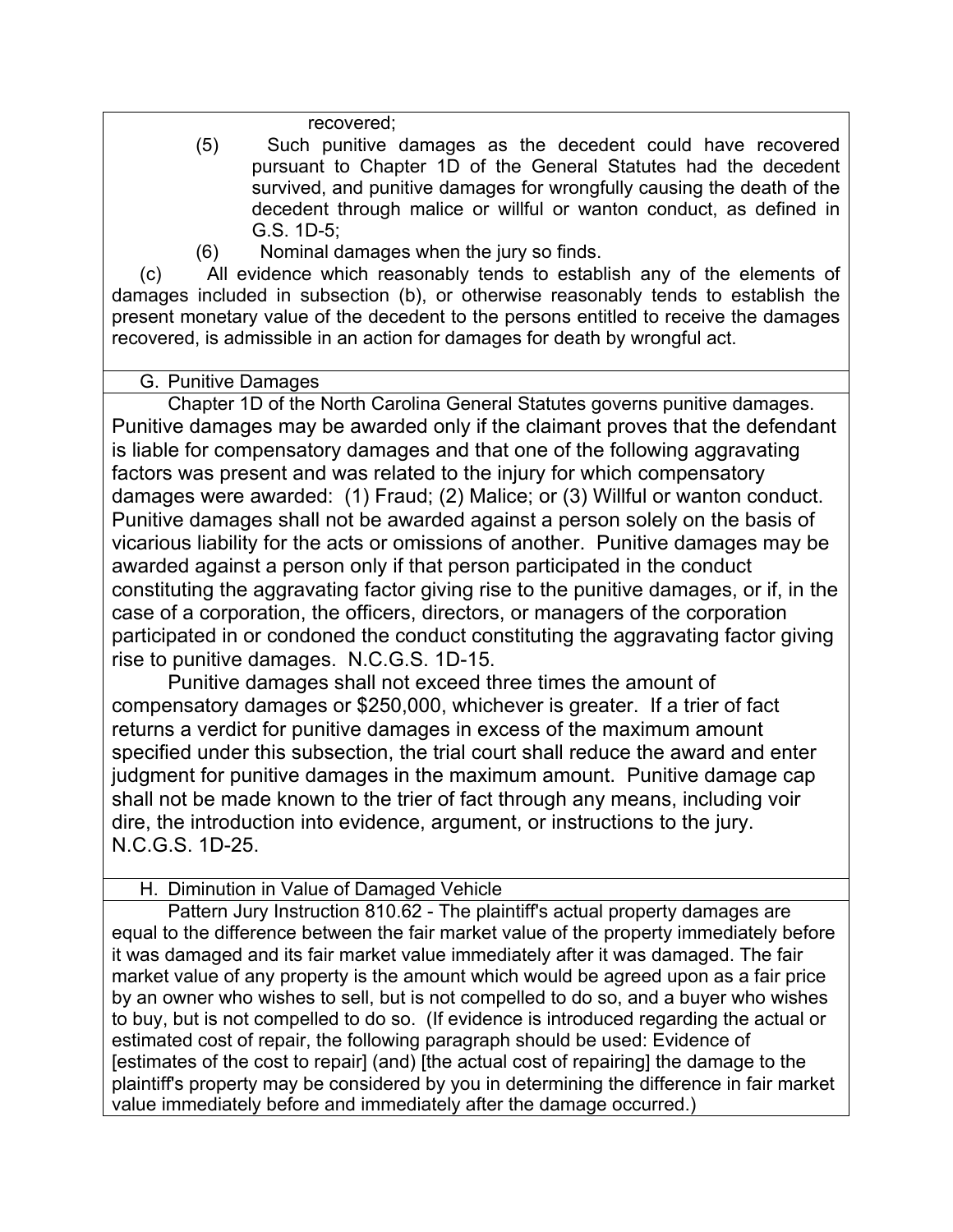### I. Loss of Use of Motor Vehicle

Pattern Jury Instruction MV 106.67 - The plaintiff's actual property damages may also include compensation for the loss of use of his vehicle. (Here give the applicable alternative statement (give only one:)

[Repairs possible at reasonable cost in reasonable time. When a vehicle, damaged by the negligence of another, can be repaired at a reasonable cost and within a reasonable time, the owner may recover for the loss of its use. The measure of such damages is the cost of renting a similar vehicle during a reasonable period for repairs (whether or not the owner actually rented such a similar vehicle).

[Total destruction or repairs improvident. When a vehicle, by the negligence of another, is totally destroyed as a conveyance (or if for some reason repairs would be so long delayed as to be improvident), the owner may recover for loss of use only if a substitute vehicle is not immediately obtainable. If a substitute is not immediately obtainable, the owner may recover for loss of use during the period reasonably necessary to acquire a substitute. The measure of such damages is the cost of renting a similar vehicle during such period (whether or not the owner actually rented such a similar vehicle)].

[Owner elects to replace repairable vehicle. When a vehicle, damaged by the negligence of another, can be repaired at a reasonable cost and within a reasonable time, but the owner elects to replace it by acquiring a substitute vehicle, the owner may recover for loss of use during the time reasonably required to make repairs or to acquire the substitute, whichever is shorter. The measure of such damages is the cost of renting a similar vehicle during such period].

(Do not use the following paragraph unless the evidence justifies.)

(In such a situation, if the owner proves that he made a reasonable effort to obtain a substitute vehicle but was unable to do so within the area reasonably related to his business, and further proves with reasonable certainty the profits he lost through inability to use the vehicle, he may recover, in place of the cost of rental, such profits lost during a reasonable period within which to [make repairs] [obtain a substitute not immediately obtainable].)

#### **Evidentiary Issues**

A. Preventability Determination

#### **Rule 407. Subsequent remedial measures.**

When, after an event, measures are taken which, if taken previously, would have made the event less likely to occur, evidence of the subsequent measures is not admissible to prove negligence or culpable conduct in connection with the event. This rule does not require the exclusion of evidence of subsequent measures when offered for another purpose, such as proving ownership, control, or feasibility of precautionary measures, if those issues are controverted, or impeachment.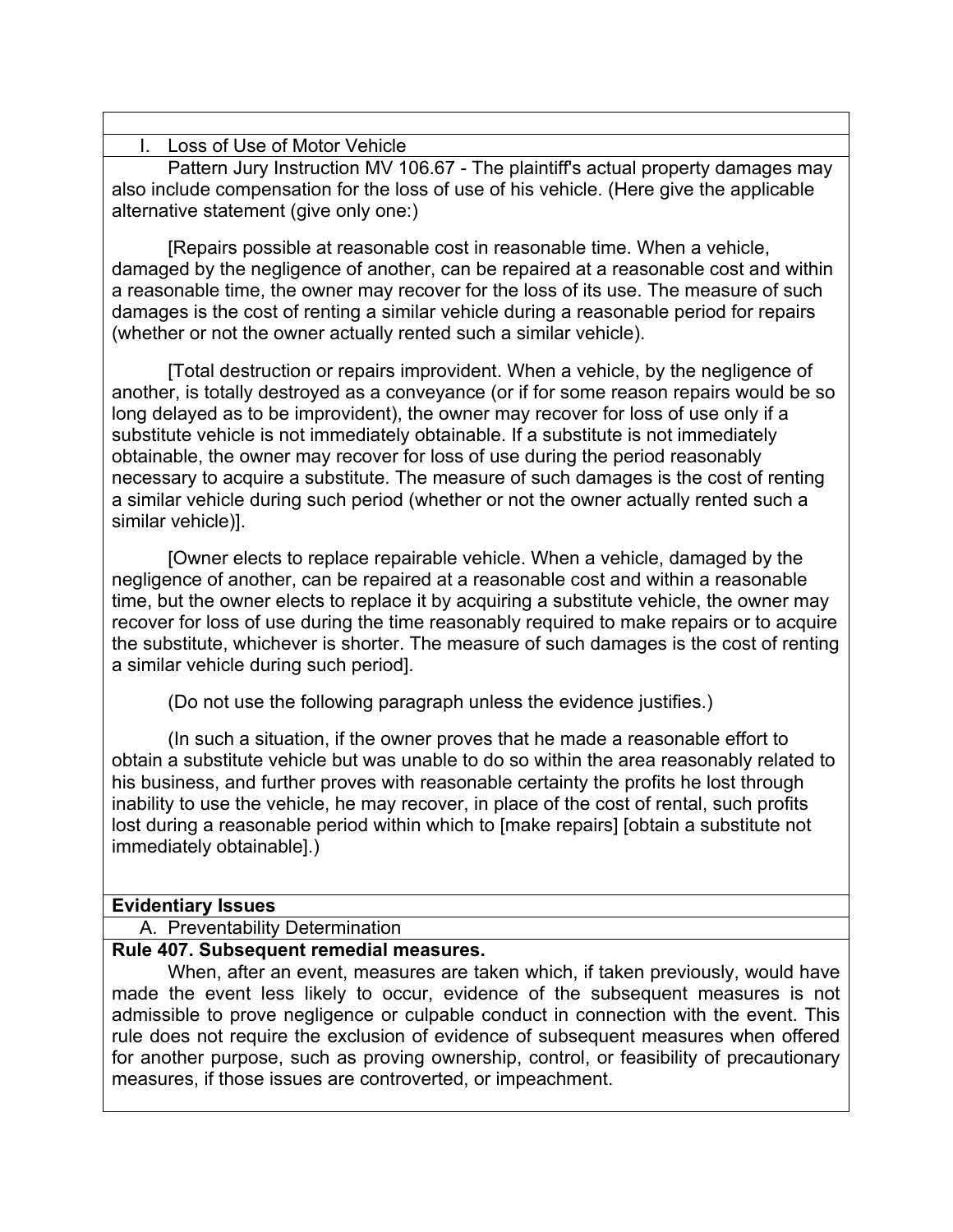## B. Traffic Citation from Accident

Evidence of a defendant's conviction in a criminal prosecution for the same act which constitutes the basis of the liability to be established in a civil suit is not admissible unless the conviction is based on a plea of guilty. A plea of guilty to a traffic citation is generally admissible; however, it is not conclusive evidence of negligence and may be explained. Evidence of an acquittal in a criminal prosecution for a traffic violation is not admissible in a civil action to establish the truth of the facts on which acquittal was rendered. Prior testimony of a witness may be used for impeachment of that witness.

C. Failure to Wear a Seat Belt

Evidence of failure to wear a seat belt shall not be admissible in any criminal or civil trial, action, or proceeding except in an action based on a violation of this section or as justification for the stop of a vehicle or detention of a vehicle operator and passengers. N.C.G.S. 20-135.2A(d).

D. Failure of Motorcyclist to Wear a Helmet

Violation of N.C.G.S. 20-40.4, which requires motorcycle riders to wear a helmet, shall not be considered negligence per se or contributory negligence per se in any civil action.

E. Evidence of Alcohol or Drug Intoxication

Lay testimony regarding the appearance of a tort-feasor is admissible. Testimony regarding the appearance of another and whether that person appeared intoxicated is generally admissible. Intoxication can be established through the lay opinion testimony of witnesses and/or by the opinion of experts.

Mere proof that a motorist involved in a collision was intoxicated at the time does not establish a causal relation between his condition and the collision. The intoxicated condition must have caused the motorist to operate his vehicle in a manner that was a proximate cause of the collision.

# **N.C.G.S. 20-138.1. Impaired driving.**

(a) Offense. - A person commits the offense of impaired driving if he drives any vehicle upon any highway, any street, or any public vehicular area within this State:

- (1) While under the influence of an impairing substance; or
- (2) After having consumed sufficient alcohol that he has, at any relevant time after the driving, an alcohol concentration of 0.08 or more. The results of a chemical analysis shall be deemed sufficient evidence to prove a person's alcohol concentration; or
- (3) With any amount of a Schedule I controlled substance, as listed in G.S. 90-89, or its metabolites in his blood or urine.

(a1) A person who has submitted to a chemical analysis of a blood sample, pursuant to G.S. 20-139.1(d), may use the result in rebuttal as evidence that the person did not have, at a relevant time after driving, an alcohol concentration of 0.08 or more.

(b) Defense Precluded. - The fact that a person charged with violating this section is or has been legally entitled to use alcohol or a drug is not a defense to a charge under this section.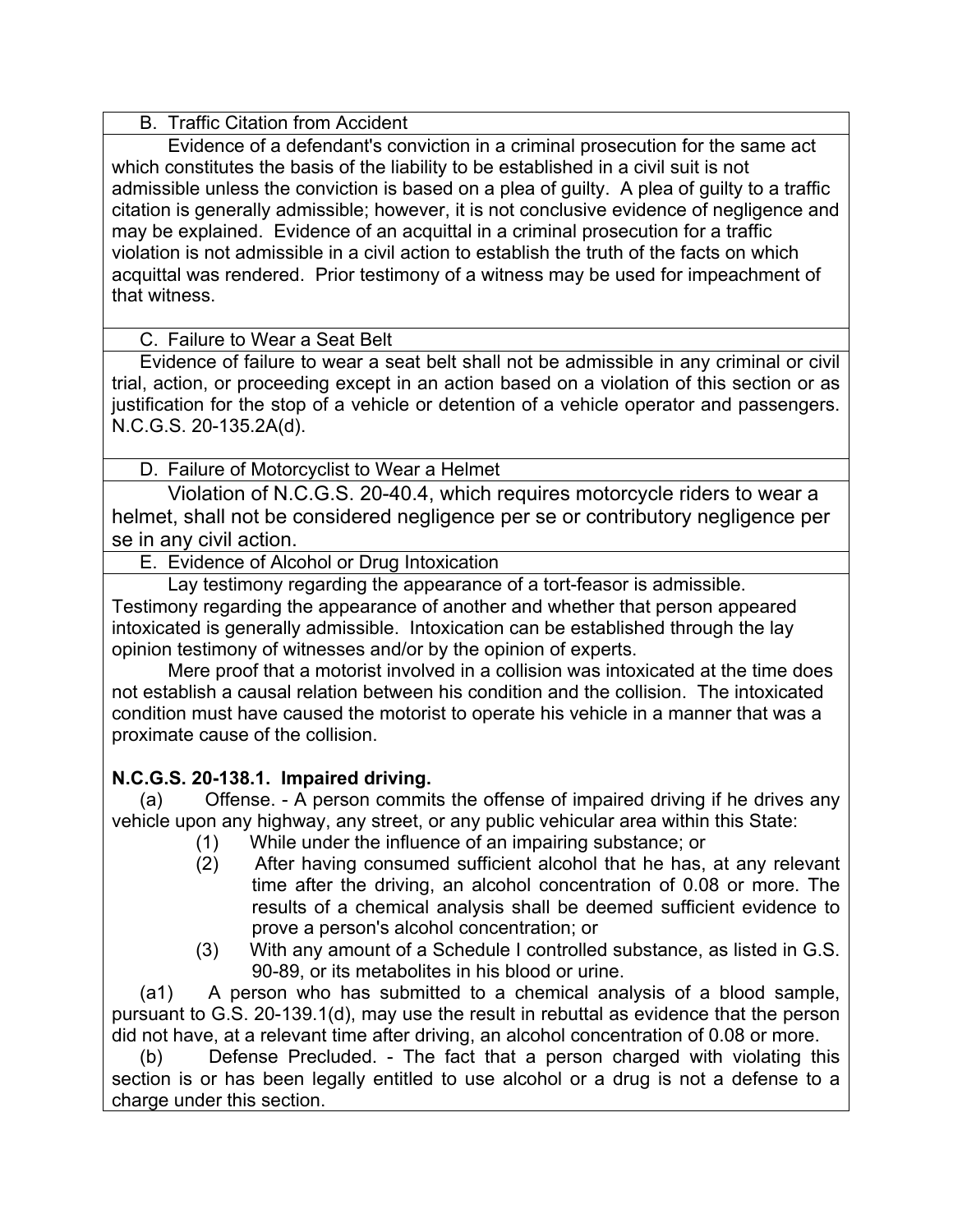(b1) Defense Allowed. - Nothing in this section shall preclude a person from asserting that a chemical analysis result is inadmissible pursuant to G.S. 20-139.1(b2).

(c) Pleading. - In any prosecution for impaired driving, the pleading is sufficient if it states the time and place of the alleged offense in the usual form and charges that the defendant drove a vehicle on a highway or public vehicular area while subject to an impairing substance.

(d) Sentencing Hearing and Punishment. - Impaired driving as defined in this section is a misdemeanor. Upon conviction of a defendant of impaired driving, the presiding judge shall hold a sentencing hearing and impose punishment in accordance with G.S. 20-179.

(e) Exception. - Notwithstanding the definition of "vehicle" pursuant to G.S. 20- 4.01(49), for purposes of this section the word "vehicle" does not include a horse.

### F. Testimony of Investigating Police Officer

Accident reports may be admitted under Rule 803(6) (record of regularly conducted activity) if properly authenticated. Proper authentication requires that the report was (1) prepared at or near the time of the acts reported; (2) prepared by or from information transmitted by a person with knowledge of the acts; and (3) kept in the course of a regularly conducted business activity, with such being a regular practice of that business activity. If a document meets these criteria, it is admissible unless the circumstances surrounding the preparation of the report indicate a lack of trustworthiness. *Joines v. Moffitt*, \_\_ N.C. App. \_\_ (2013).

An officer, like any other lay witness, may testify in the form of opinions or inferences "which are (a) rationally based on the perception of the witness and (b) helpful to a clear understanding of his testimony or the determination of a fact in issue." N.C. R. Evid. 701.

See discussion of "Expert Testimony" below.

### G. Expert Testimony

Rule 702. Testimony by experts.

(a) If scientific, technical or other specialized knowledge will assist the trier of fact to understand the evidence or to determine a fact in issue, a witness qualified as an expert by knowledge, skill, experience, training, or education, may testify thereto in the form of an opinion, or otherwise, if all of the following apply:

(1) The testimony is based upon sufficient facts or data.

(2) The testimony is the product of reliable principles and methods.

(3) The witness has applied the principles and methods reliably to the facts of the case.

(a1) A witness, qualified under subsection (a) of this section and with proper foundation, may give expert testimony solely on the issue of impairment and not on the issue of specific alcohol concentration level relating to the following:

(1) The results of a Horizontal Gaze Nystagmus (HGN) Test when the test is administered by a person who has successfully completed training in HGN.

(2) Whether a person was under the influence of one or more impairing substances, and the category of such impairing substance or substances. A witness who has received training and holds a current certification as a Drug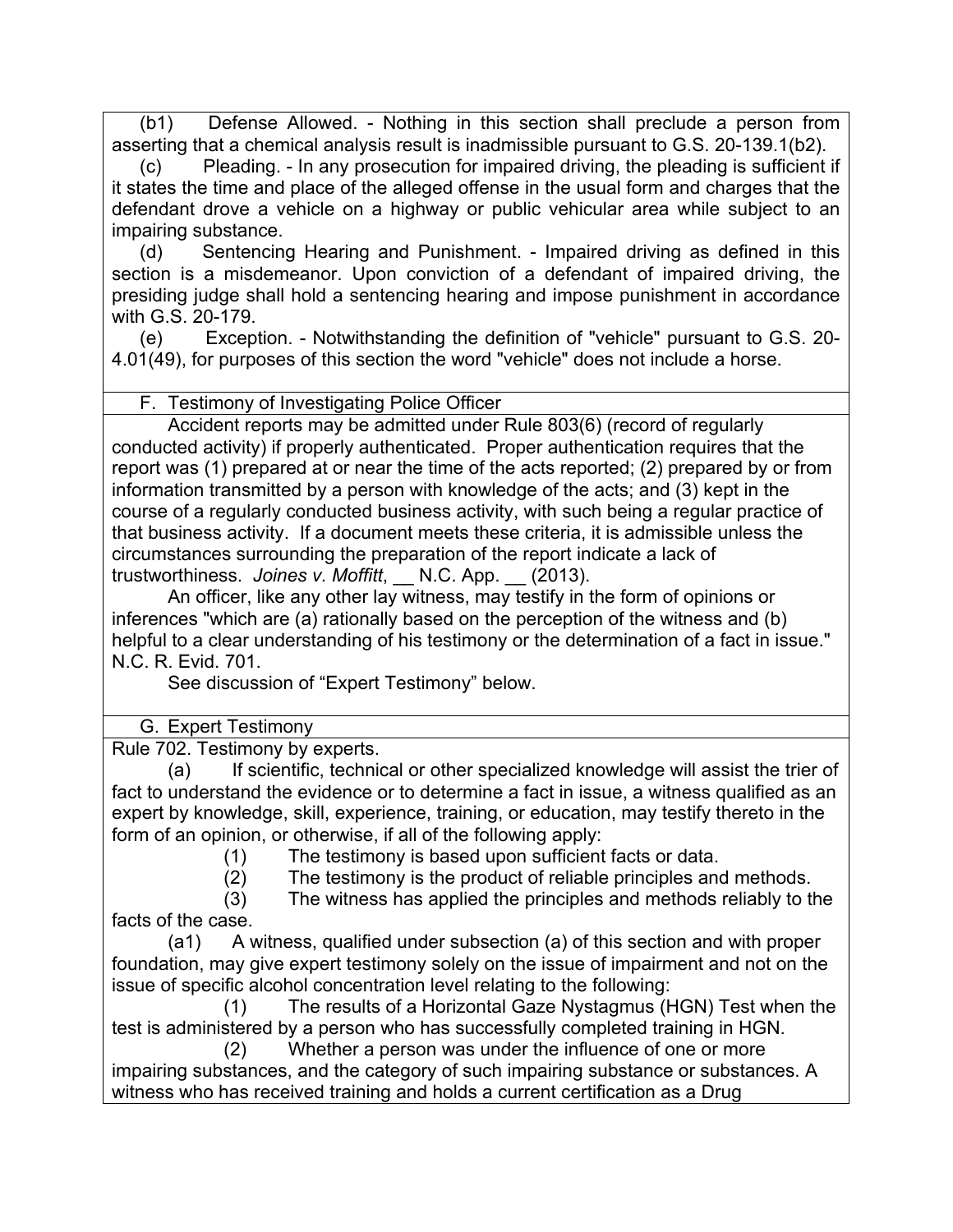Recognition Expert, issued by the State Department of Health and Human Services, shall be qualified to give the testimony under this subdivision.

(b) In a medical malpractice action as defined in G.S. 90-21.11, a person shall not give expert testimony on the appropriate standard of health care as defined in G.S. 90-21.12 unless the person is a licensed health care provider in this State or another state and meets the following criteria:

(1) If the party against whom or on whose behalf the testimony is offered is a specialist, the expert witness must:

a. Specialize in the same specialty as the party against whom or on whose behalf the testimony is offered; or

b. Specialize in a similar specialty which includes within its specialty the performance of the procedure that is the subject of the complaint and have prior experience treating similar patients.

(2) During the year immediately preceding the date of the occurrence that is the basis for the action, the expert witness must have devoted a majority of his or her professional time to either or both of the following:

a. The active clinical practice of the same health profession in which the party against whom or on whose behalf the testimony is offered, and if that party is a specialist, the active clinical practice of the same specialty or a similar specialty which includes within its specialty the performance of the procedure that is the subject of the complaint and have prior experience treating similar patients; or

b. The instruction of students in an accredited health professional school or accredited residency or clinical research program in the same health profession in which the party against whom or on whose behalf the testimony is offered, and if that party is a specialist, an accredited health professional school or accredited residency or clinical research program in the same specialty.

(c) Notwithstanding subsection (b) of this section, if the party against whom or on whose behalf the testimony is offered is a general practitioner, the expert witness, during the year immediately preceding the date of the occurrence that is the basis for the action, must have devoted a majority of his or her professional time to either or both of the following:

(1) Active clinical practice as a general practitioner; or

(2) Instruction of students in an accredited health professional school or accredited residency or clinical research program in the general practice of medicine.

(d) Notwithstanding subsection (b) of this section, a physician who qualifies as an expert under subsection (a) of this Rule and who by reason of active clinical practice or instruction of students has knowledge of the applicable standard of care for nurses, nurse practitioners, certified registered nurse anesthetists, certified registered nurse midwives, physician assistants, or other medical support staff may give expert testimony in a medical malpractice action with respect to the standard of care of which he is knowledgeable of nurses, nurse practitioners, certified registered nurse anesthetists, certified registered nurse midwives, physician assistants licensed under Chapter 90 of the General Statutes, or other medical support staff.

(e) Upon motion by either party, a resident judge of the superior court in the county or judicial district in which the action is pending may allow expert testimony on the appropriate standard of health care by a witness who does not meet the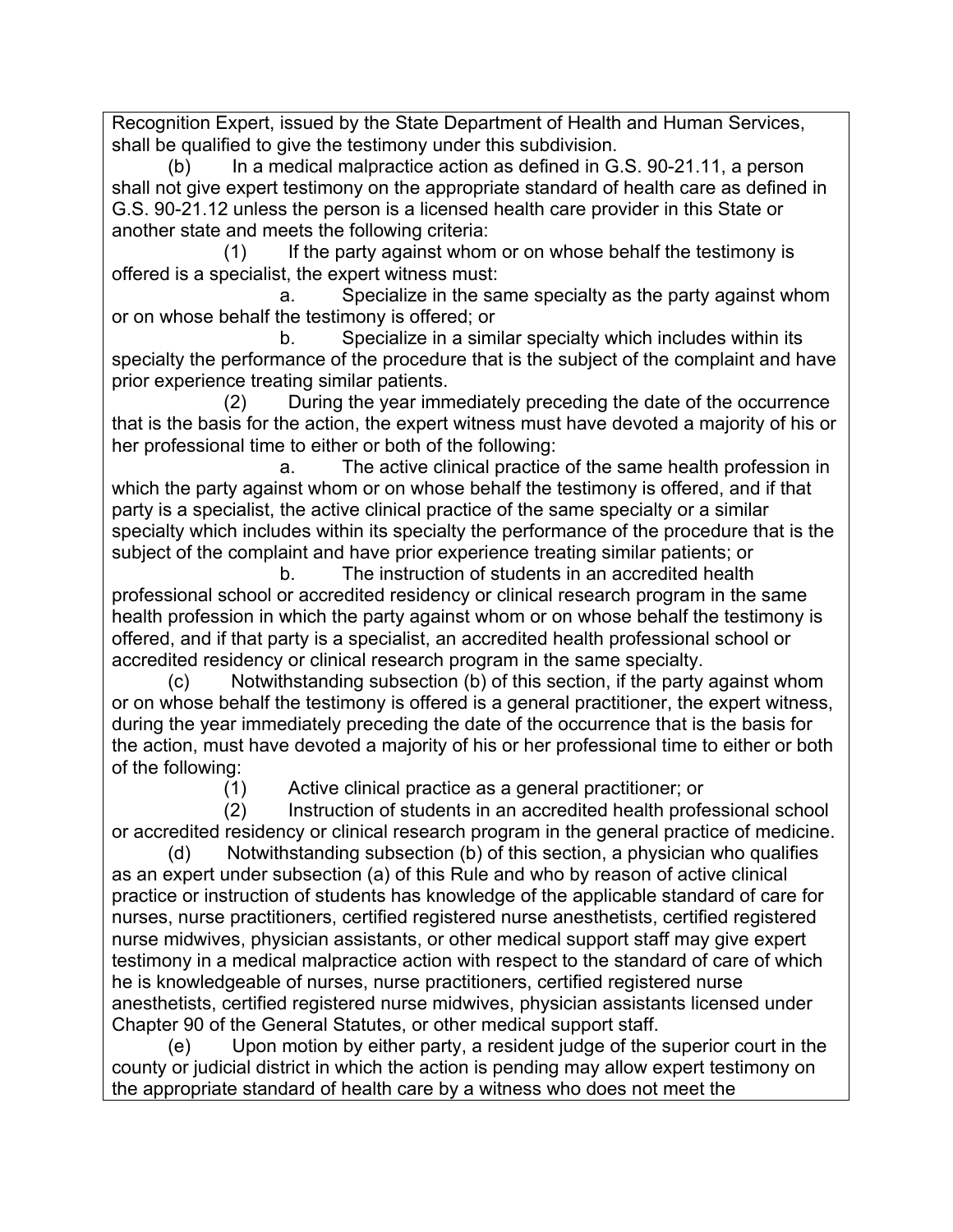requirements of subsection (b) or (c) of this Rule, but who is otherwise qualified as an expert witness, upon a showing by the movant of extraordinary circumstances and a determination by the court that the motion should be allowed to serve the ends of justice.

(f) In an action alleging medical malpractice, an expert witness shall not testify on a contingency fee basis.

(g) This section does not limit the power of the trial court to disqualify an expert witness on grounds other than the qualifications set forth in this section.

(h) Notwithstanding subsection (b) of this section, in a medical malpractice action as defined in G.S. 90-21.11(2)b. against a hospital, or other health care or medical facility, a person shall not give expert testimony on the appropriate standard of care as to administrative or other nonclinical issues unless the person has substantial knowledge, by virtue of his or her training and experience, about the standard of care among hospitals, or health care or medical facilities, of the same type as the hospital, or health care or medical facility, whose actions or inactions are the subject of the testimony situated in the same or similar communities at the time of the alleged act giving rise to the cause of action.

(i) A witness qualified as an expert in accident reconstruction who has performed a reconstruction of a crash, or has reviewed the report of investigation, with proper foundation may give an opinion as to the speed of a vehicle even if the witness did not observe the vehicle moving.

#### H. Collateral Source

NC Rule of Evidence 411 provides: "Evidence that a person was or was not insured against liability is not admissible upon the issue whether he acted negligently or otherwise wrongfully. This rule does not require the exclusion of evidence of insurance against liability when offered for another purpose, such as proof of agency, ownership, or control, or bias or prejudice of a witness."

#### Recorded Statements

#### **Rule 801. Definitions and exception for admissions of a party-opponent.**

(d) Exception for Admissions by a Party-Opponent. - A statement is admissible as an exception to the hearsay rule if it is offered against a party and it is (A) his own statement, in either his individual or a representative capacity, or (B) a statement of which he has manifested his adoption or belief in its truth, or (C) a statement by a person authorized by him to make a statement concerning the subject, or (D) a statement by his agent or servant concerning a matter within the scope of his agency or employment, made during the existence of the relationship or (E) a statement by a coconspirator of such party during the course and in furtherance of the conspiracy.

#### **Rule 803. Hearsay exceptions; availability of declarant immaterial.**

(5) Recorded Recollection. - A memorandum or record concerning a matter about which a witness once had knowledge but now has insufficient recollection to enable him to testify fully and accurately, shown to have been made or adopted by the witness when the matter was fresh in his memory and to reflect that knowledge correctly. If admitted, the memorandum or record may be read into evidence but may not itself be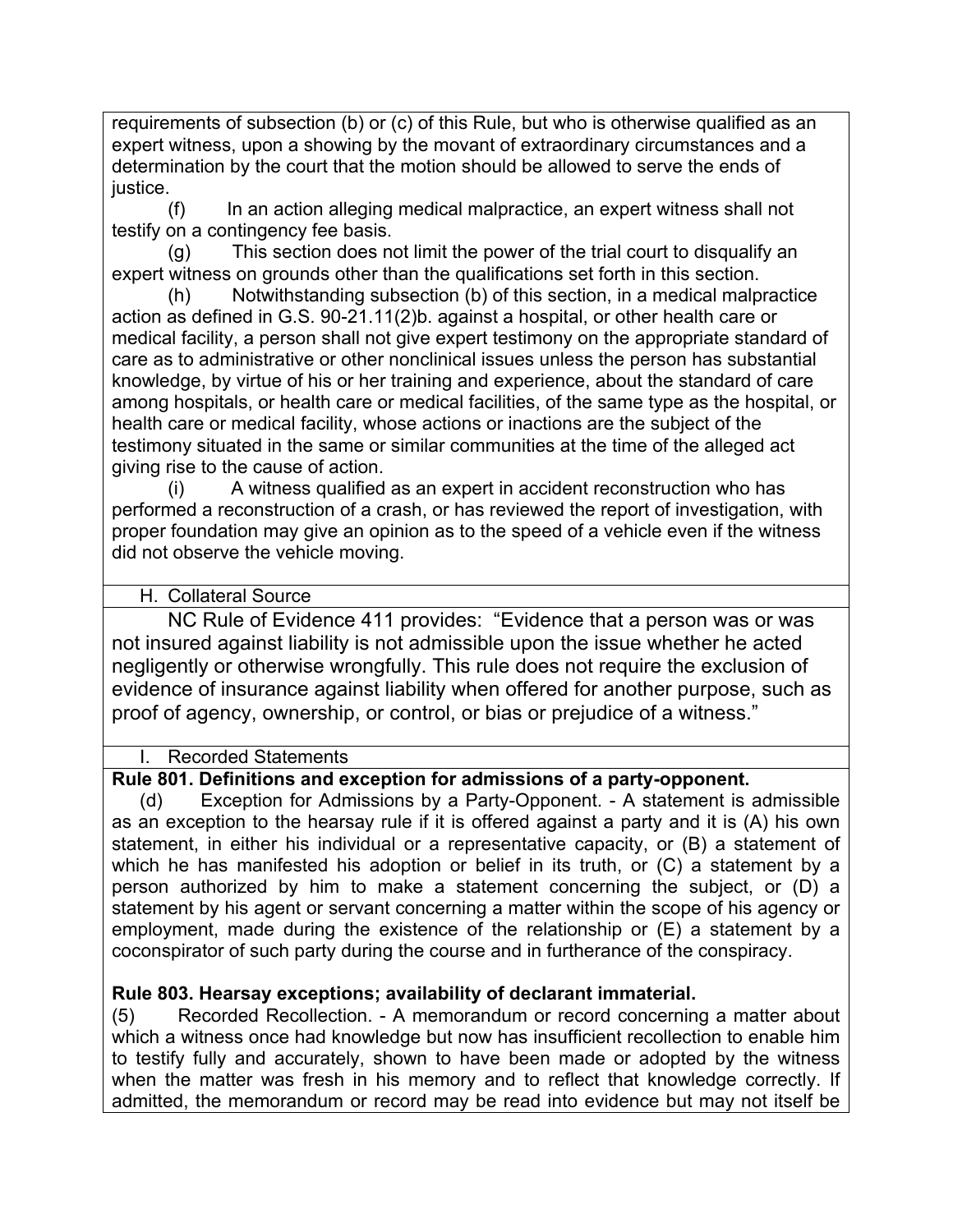received as an exhibit unless offered by an adverse party.

### **Rule 106. Remainder of or related writings or recorded statements.**

When a writing or recorded statement or part thereof is introduced by a party, an adverse party may require him at that time to introduce any other part or any other writing or recorded statement which ought in fairness to be considered contemporaneously with it.

### **Rule 613. Prior statements of witnesses.**

In examining a witness concerning a prior statement made by him, whether written or not, the statement need not be shown nor its contents disclosed to him at that time, but on request the same shall be shown or disclosed to opposing counsel.

#### J. Prior Convictions

**Rule 404. Character evidence not admissible to prove conduct; exceptions; other crimes.**

(a) Character evidence generally. - Evidence of a person's character or a trait of his character is not admissible for the purpose of proving that he acted in conformity therewith on a particular occasion, except:

- (1) Character of accused. Evidence of a pertinent trait of his character offered by an accused, or by the prosecution to rebut the same;
- (2) Character of victim. Evidence of a pertinent trait of character of the victim of the crime offered by an accused, or by the prosecution to rebut the same, or evidence of a character trait of peacefulness of the victim offered by the prosecution in a homicide case to rebut evidence that the victim was the first aggressor;
- (3) Character of witness. Evidence of the character of a witness, as provided in Rules 607, 608, and 609.
- (b) Other crimes, wrongs, or acts. Evidence of other crimes, wrongs, or acts is not admissible to prove the character of a person in order to show that he acted in conformity therewith. It may, however, be admissible for other purposes, such as proof of motive, opportunity, intent, preparation, plan, knowledge, identity, or absence of mistake, entrapment or accident. Admissible evidence may include evidence of an offense committed by a juvenile if it would have been a Class A, B1, B2, C, D, or E felony if committed by an adult.

### **Rule 609. Impeachment by evidence of conviction of crime.**

(a) General rule. - For the purpose of attacking the credibility of a witness, evidence that the witness has been convicted of a felony, or of a Class A1, Class 1, or Class 2 misdemeanor, shall be admitted if elicited from the witness or established by public record during cross-examination or thereafter.

(b) Time limit. - Evidence of a conviction under this rule is not admissible if a period of more than 10 years has elapsed since the date of the conviction or of the release of the witness from the confinement imposed for that conviction, whichever is the later date, unless the court determines, in the interests of justice, that the probative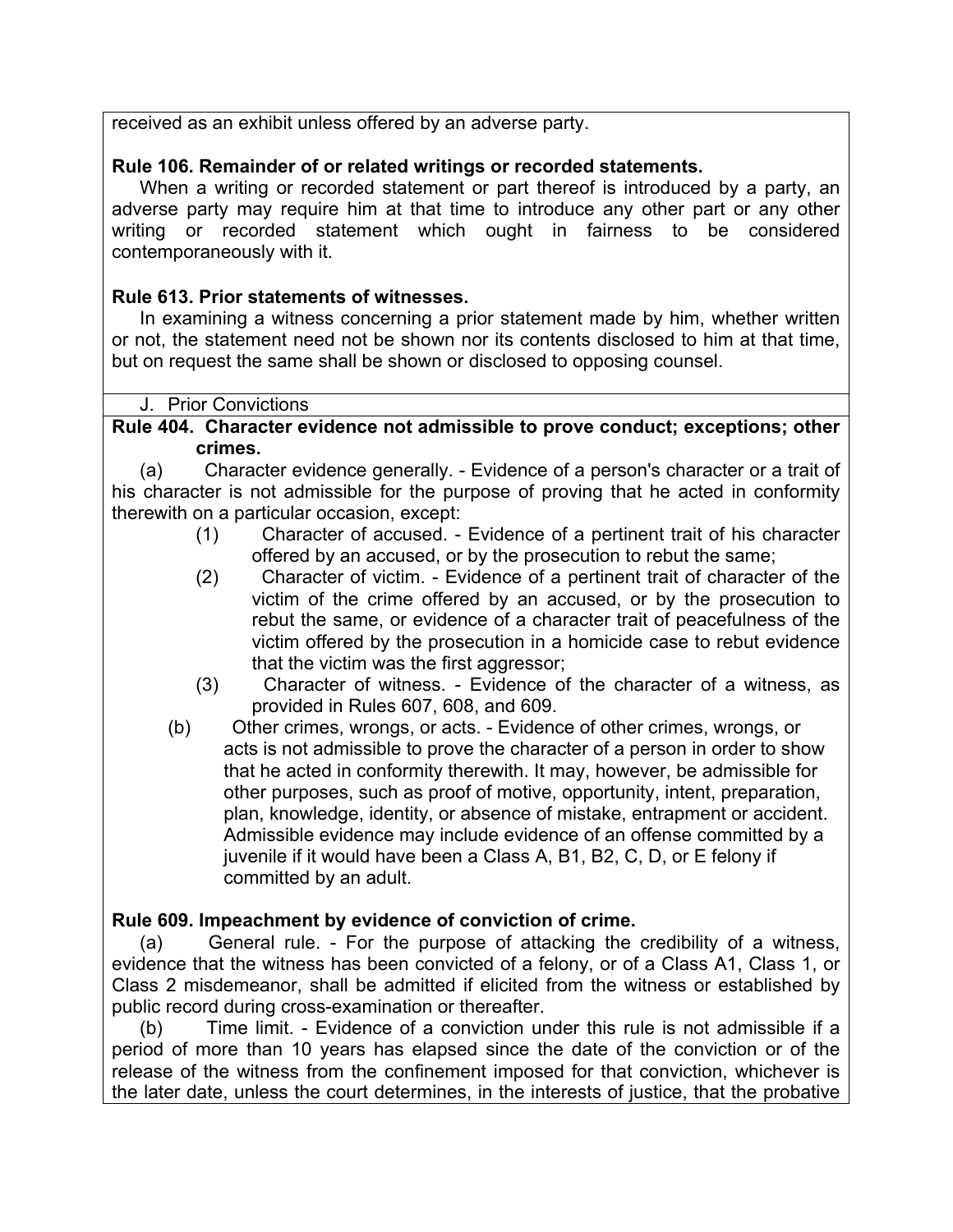value of the conviction supported by specific facts and circumstances substantially outweighs its prejudicial effect. However, evidence of a conviction more than 10 years old as calculated herein is not admissible unless the proponent gives to the adverse party sufficient advance written notice of intent to use such evidence to provide the adverse party with a fair opportunity to contest the use of such evidence.

(c) Effect of pardon. - Evidence of a conviction is not admissible under this rule if the conviction has been pardoned.

(d) Juvenile adjudications. - Evidence of juvenile adjudications is generally not admissible under this rule. The court may, however, in a criminal case allow evidence of a juvenile adjudication of a witness other than the accused if conviction of the offense would be admissible to attack the credibility of an adult and the court is satisfied that admission in evidence is necessary for a fair determination of the issue of guilt or innocence.

(e) Pendency of appeal. - The pendency of an appeal therefrom does not render evidence of a conviction inadmissible. Evidence of the pendency of an appeal is admissible.

K. Driving History

To attack the credibility of a witness, evidence that the witness has been convicted of a felony, or of a Class A1, Class 1, or Class 2 misdemeanor, shall be admitted if elicited from the witness or established by public record during crossexamination or thereafter. Evidence of a conviction is not admissible if a period of more than 10 years has elapsed since the date of the conviction or of the release of the witness from the confinement imposed for that conviction, whichever is the later date, unless the court determines, in the interests of justice, that the probative value of the conviction supported by specific facts and circumstances substantially outweighs its prejudicial effect. However, evidence of a conviction more than 10 years old as calculated herein is not admissible unless the proponent gives to the adverse party sufficient advance written notice of intent to use such evidence to provide the adverse party with a fair opportunity to contest the use of such evidence. N.C. R. Evid. 609.

Generally, unless the requirements of Rule 609 are met, evidence of driving or accident history will not be admissible.

L. Fatigue

North Carolina has adopted the Federal Motor Carrier Regulations. Pursuant to 49 C.F.R. 392.3, no driver shall operate a commercial motor vehicle, and a motor carrier shall not require or permit a driver to operate a commercial motor vehicle, while the driver's ability or alertness is so impaired, or so likely to become impaired, through fatigue, illness, or any other cause, as to make it unsafe for him/her to begin or continue to operate the commercial motor vehicle.

M. Spoliation

In North Carolina, our courts "have determined that spoliation of evidence gives rise to an adverse inference as opposed to a presumption." *Holloway v. Tyson Foods,*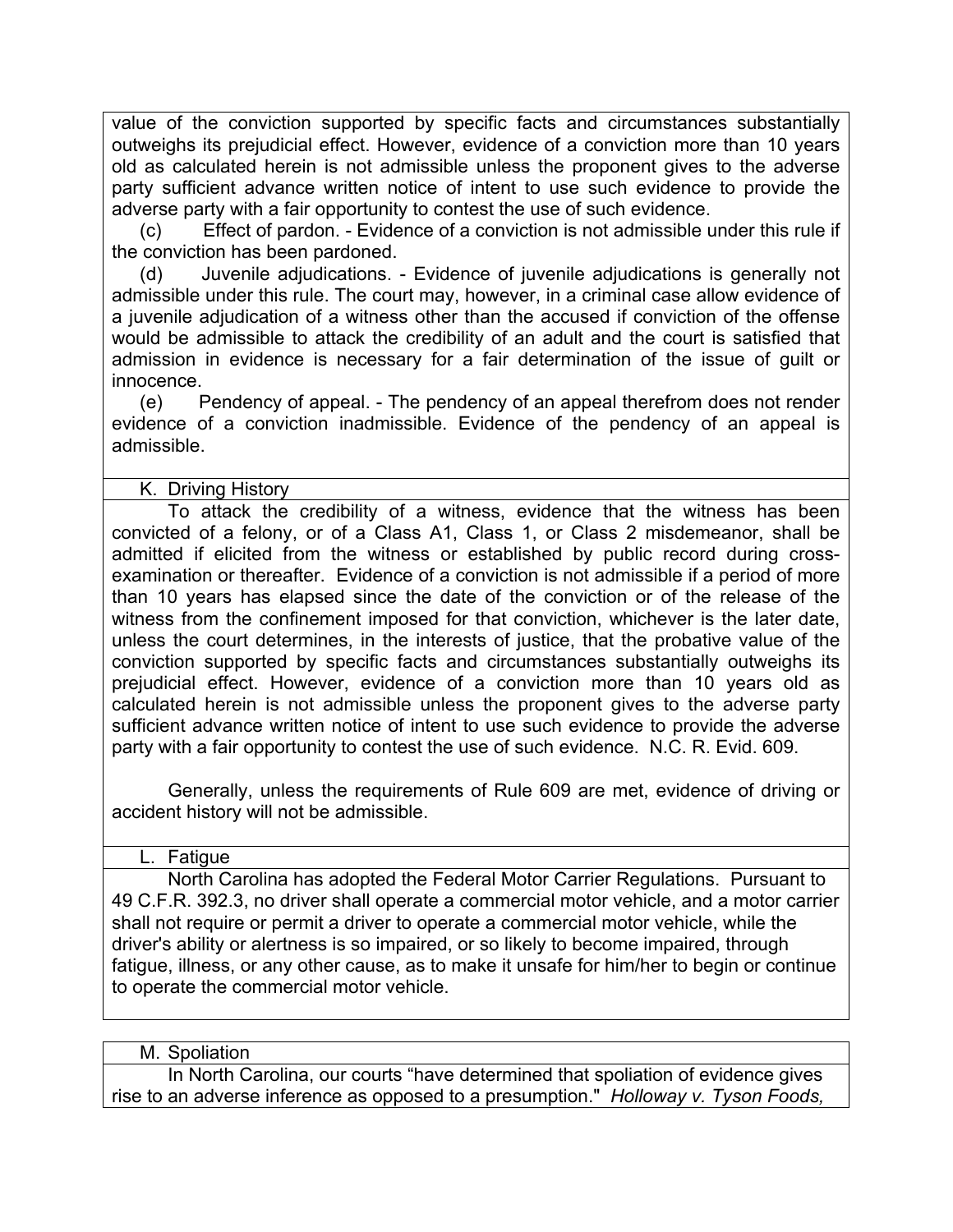*Inc.*, 668 S.E.2d 72 (N.C. App., 2008).

Spoliation by a Party - Pattern Jury Instruction 101-39 - When evidence has been received which tends to show that (describe despoiled evidence) was (1) in the exclusive possession of the [plaintiff] [defendant], (2) has been [lost] [misplaced] [suppressed] [destroyed] [corrupted] and (3) that the [plaintiff] [defendant] had notice of the [plaintiff's] [defendant's] [potential] [claim] [defense], you may infer, though you are not compelled to do so, that (describe despoiled evidence) would be damaging to the [plaintiff] [defendant]. You may give this inference such force and effect as you determine it should have under all of the facts and circumstances. [The inference is permitted even in the absence of evidence that the [plaintiff] [defendant] acted intentionally, negligently or in bad faith.] [No inference is permitted if you find that [(describe despoiled evidence) was equally accessible to both parties] [there is a fair, frank and satisfactory explanation for the failure to produce the (describe despoiled evidence)]

### **Settlement**

## A. Offer of Judgment

### **Rule 68. Offer of judgment and disclaimer.**

(a) Offer of judgment. - At any time more than 10 days before the trial begins, a party defending against a claim may serve upon the adverse party an offer to allow judgment to be taken against him for the money or property or to the effect specified in his offer, with costs then accrued. If within 10 days after the service of the offer the adverse party serves written notice that the offer is accepted, either party may then file the offer and notice of acceptance together with proof of service thereof and thereupon the clerk shall enter judgment. An offer not accepted within 10 days after its service shall be deemed withdrawn and evidence of the offer is not admissible except in a proceeding to determine costs. If the judgment finally obtained by the offeree is not more favorable than the offer, the offeree must pay the costs incurred after the making of the offer. The fact that an offer is made but not accepted does not preclude a subsequent offer.

(b) Conditional offer of judgment for damages. - A party defending against a claim arising in contract or quasi contract may, with his responsive pleading, serve upon the claimant an offer in writing that if he fails in his defense, the damages shall be assessed at a specified sum; and if the claimant signifies his acceptance thereof in writing within 20 days of the service of such offer, and on the trial prevails, his damages shall be assessed accordingly. If the claimant does not accept the offer, he must prove his damages as if the offer had not been made. If the damages assessed in the claimant's favor do not exceed the sum stated in the offer, the party defending shall recover the costs in respect to the question of damages.

#### B. Liens

**Medical Liens** by health care providers require compliance with N.C.G.S. 44-49 & 44-50 which create liens for medical providers on all funds paid to any person in compensation for or settlement of the injuries whether in litigation or otherwise. N.C.G.S. 44-49 (b) Notwithstanding subsection (a) of this section, no lien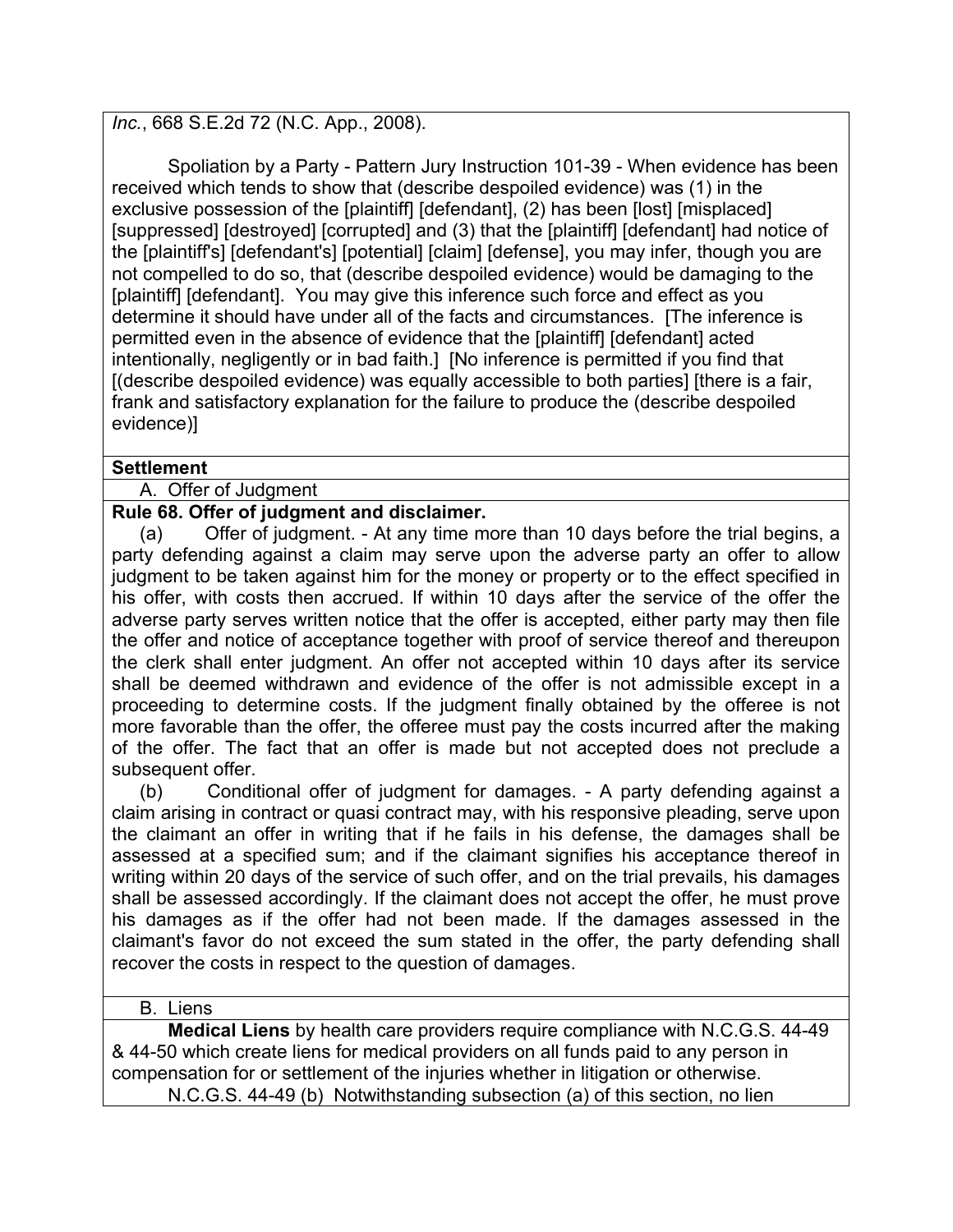provided for under subsection (a) of this section is valid with respect to any claims whatsoever unless the physician, dentist, nurse, hospital, corporation, or other person entitled to the lien furnishes, without charge to the attorney as a condition precedent to the creation of the lien, upon request to the attorney representing the person in whose behalf the claim for personal injury is made, an itemized statement, hospital record, or medical report for the use of the attorney in the negotiation, settlement, or trial of the claim arising by reason of the personal injury, and a written notice to the attorney of the lien claimed.

If an insurance carrier settles with an unrepresented person the carrier does not have valid "notice" of a lien pursuant to the N.C.G.S. 44-50 unless it receives documentation of either 1) a valid assignment of rights signed by the injured person or 2) documentation containing unambiguous language that the medical provider is asserting a lien under the provisions of N.C.G.S. 44-49 and 44-50. Note that an assignment that assigns a claim for personal injury is not valid.

**Workers Compensation Liens** are created by statute under NCGS 97-10.2. This statute creates the rights of the employee, employer and workers' compensation carrier, if any, against a third party that caused the employee's injury or death. The subrogation right of the employer and workers' compensation carrier is created by payment of benefits under the Workers' Compensation Act.

### C. Minor Settlement

In North Carolina, there is no requirement that the court approve the settlement of a minor's claim; however, a minor's claim is conclusively and finally settled only if approved by the court. A minor's claim is prosecuted by and through a court appointed guardian ad litem. When a settlement agreement is reached between a minor plaintiff and a defendant, the matter is scheduled for hearing before the court. At the hearing, the court determines whether the settlement is fair, reasonable, and in the best interest of the minor. When the settlement is approved, the court enters a judgment and funds are disbursed as ordered by the court. Funds for the minor are held by the Clerk of Superior Court until the minor reaches the age of majority.

### D. Negotiating Directly With Attorneys

It is permissible and common.

### E. Confidentiality Agreements

Confidentiality agreements are permissible and common.

### F. Releases

"[A] release executed by the injured party and based on a valuable consideration is a complete defense to an action for damages for the injuries." *Caudill v. Manufacturing Co.*, 258 N.C. 99, 102, 128 S.E.2d 128, 130 (1962), quoting from, *Ward v. Heath*, 222 N.C. 470, 24 S.E.2d 5 (1943). If the release contains language "and all other persons, firms or corporations and other entities not specifically identified.." or similar language the release operates as a full and final release of all claims which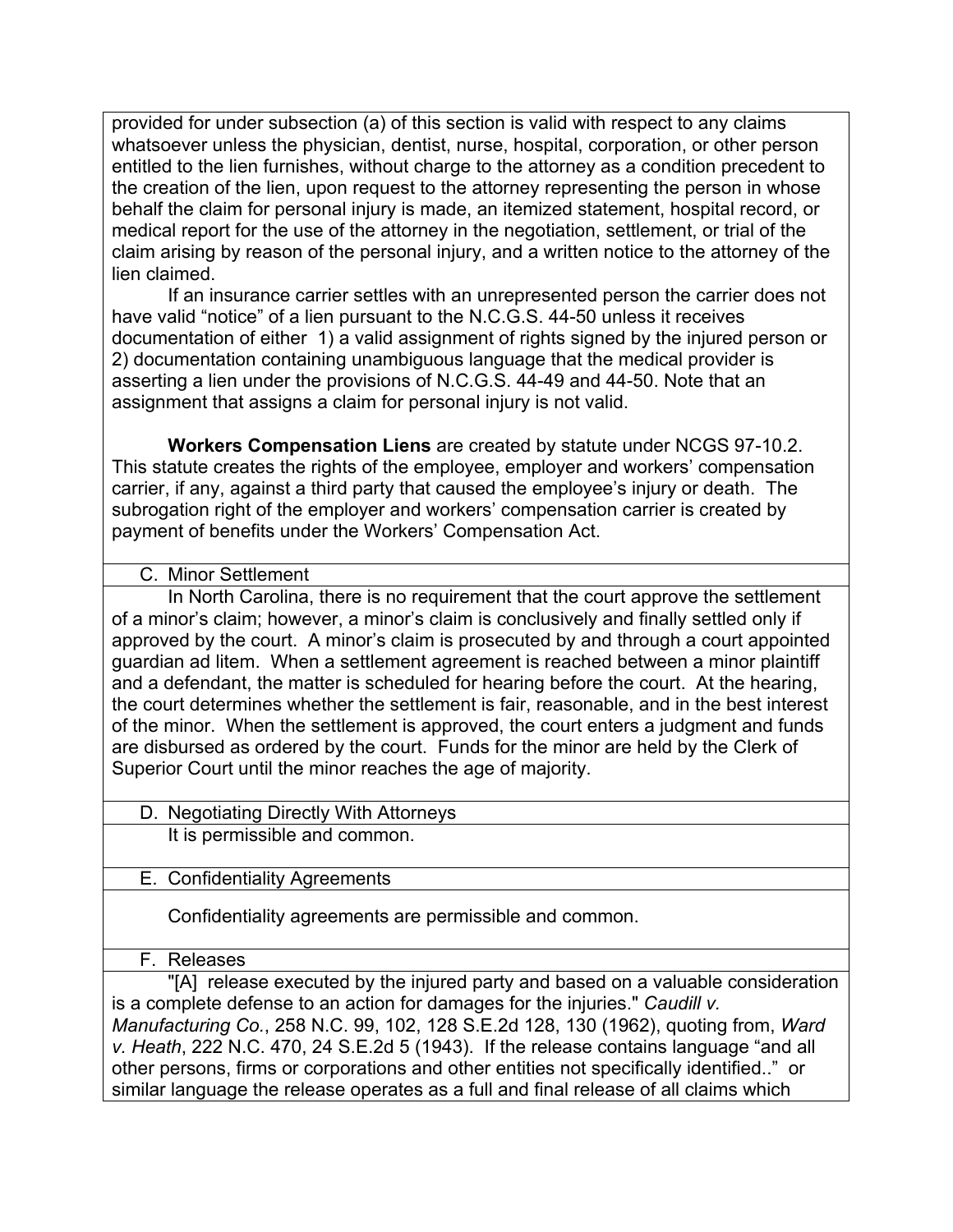could be asserted against anyone for the injuries and damages. Releases are not required to be notarized. A valid release of one of several joint tort-feasors releases all and is a bar to a suit against any of them for the same injury. However, a covenant not to sue does not release and extinguish the cause of action, and the cause of action may be maintained against the remaining tort-feasors notwithstanding the covenant. The remaining tort-feasors would be entitled to have the amount paid for the covenant credited on any judgment thereafter obtained against them by the injured party.

## G. Voidable Releases

An unrepresented injured person has no statutory right to void a release he gives for valuable consideration.

## **Transportation Law**

A. State DOT Regulatory Requirements

North Carolina has adopted the Federal Motor Carrier Safety Regulations in their entirety.

### B. State Speed Limits

### **N.C.G.S. 20-141. Speed restrictions.**

(a) No person shall drive a vehicle on a highway or in a public vehicular area at a speed greater than is reasonable and prudent under the conditions then existing.

(b) Except as otherwise provided in this Chapter, it shall be unlawful to operate a vehicle in excess of the following speeds:

- (1) Thirty-five miles per hour inside municipal corporate limits for all vehicles.
- (2) Fifty-five miles per hour outside municipal corporate limits for all vehicles except for school buses and school activity buses.

(c) Except while towing another vehicle, or when an advisory safe-speed sign indicates a slower speed, or as otherwise provided by law, it shall be unlawful to operate a passenger vehicle upon the interstate and primary highway system at less than the following speeds:

- (1) Forty miles per hour in a speed zone of 55 miles per hour.
- (2) Forty-five miles per hour in a speed zone of 60 miles per hour or greater.

These minimum speeds shall be effective only when appropriate signs are posted indicating the minimum speed.

- (d) (1) Whenever the Department of Transportation determines on the basis of an engineering and traffic investigation that any speed allowed by subsection (b) is greater than is reasonable and safe under the conditions found to exist upon any part of a highway outside the corporate limits of a municipality or upon any part of a highway designated as part of the Interstate Highway System or any part of a controlled-access highway (either inside or outside the corporate limits of a municipality), the Department of Transportation shall determine and declare a reasonable and safe speed limit.
	- (2) Whenever the Department of Transportation determines on the basis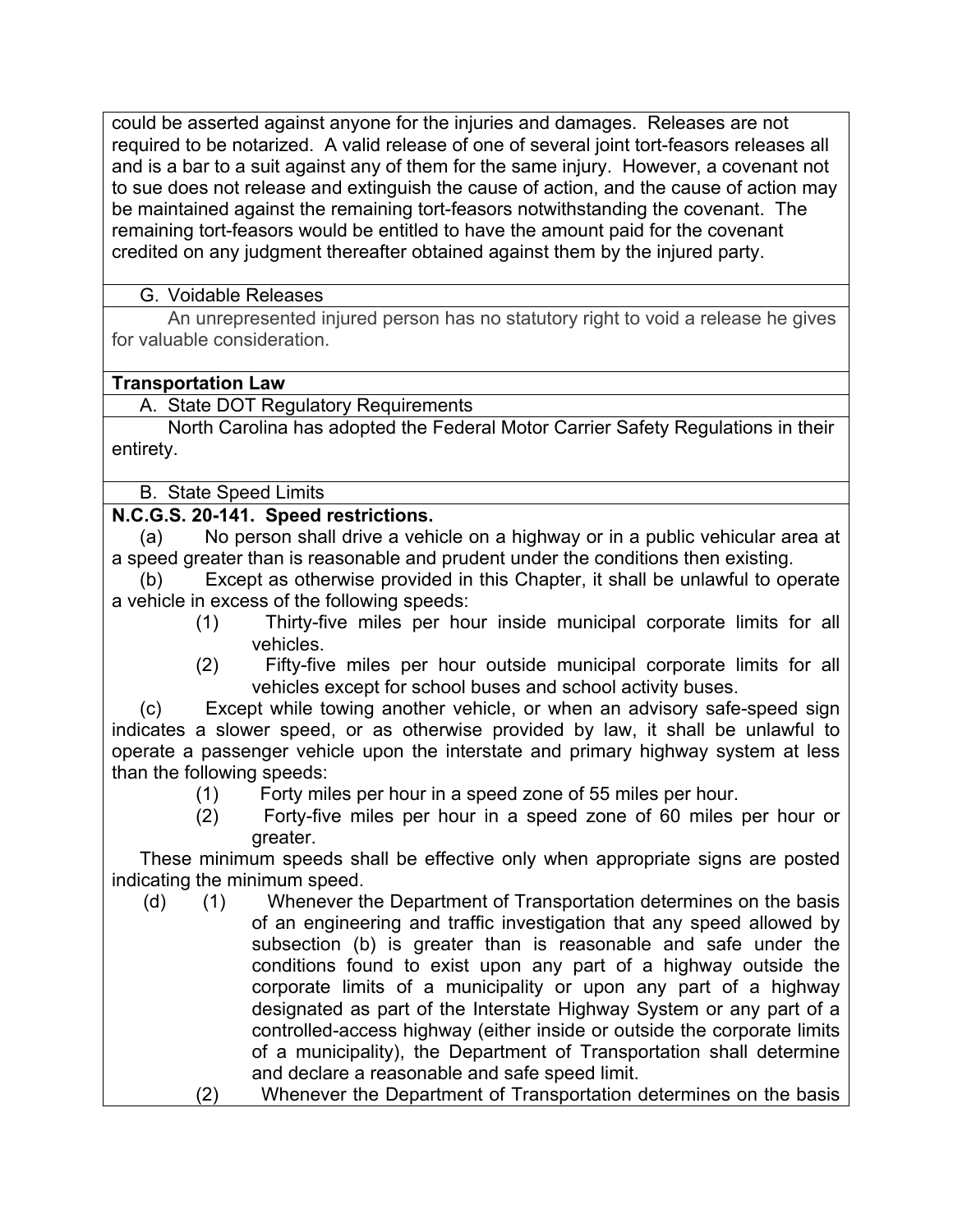of an engineering and traffic investigation that a higher maximum speed than those set forth in subsection (b) is reasonable and safe under the conditions found to exist upon any part of a highway designated as part of the Interstate Highway System or any part of a controlled-access highway (either inside or outside the corporate limits of a municipality) the Department of Transportation shall determine and declare a reasonable and safe speed limit. A speed limit set pursuant to this subsection may not exceed 70 miles per hour.

Speed limits set pursuant to this subsection are not effective until appropriate signs giving notice thereof are erected upon the parts of the highway affected.

(e) Local authorities, in their respective jurisdictions, may authorize by ordinance higher speeds or lower speeds than those set out in subsection (b) upon all streets which are not part of the State highway system; but no speed so fixed shall authorize a speed in excess of 55 miles per hour. Speed limits set pursuant to this subsection shall be effective when appropriate signs giving notice thereof are erected upon the part of the streets affected.

(e1) Local authorities within their respective jurisdictions may authorize, by ordinance, lower speed limits than those set in subsection (b) of this section on school property. If the lower speed limit is being set on the grounds of a public school, the local school administrative unit must request or consent to the lower speed limit. If the lower speed limit is being set on the grounds of a private school, the governing body of the school must request or consent to the lower speed limit. Speed limits established pursuant to this subsection shall become effective when appropriate signs giving notice of the speed limit are erected upon affected property. A person who drives a motor vehicle on school property at a speed greater than the speed limit set and posted under this subsection is responsible for an infraction and is required to pay a penalty of two hundred fifty dollars (\$250.00).

(f) Whenever local authorities within their respective jurisdictions determine upon the basis of an engineering and traffic investigation that a higher maximum speed than those set forth in subsection (b) is reasonable and safe, or that any speed hereinbefore set forth is greater than is reasonable and safe, under the conditions found to exist upon any part of a street within the corporate limits of a municipality and which street is a part of the State highway system (except those highways designated as part of the interstate highway system or other controlled-access highway) said local authorities shall determine and declare a safe and reasonable speed limit. A speed limit set pursuant to this subsection may not exceed 55 miles per hour. Limits set pursuant to this subsection shall become effective when the Department of Transportation has passed a concurring ordinance and signs are erected giving notice of the authorized speed limit.

When local authorities annex a road on the State highway system, the speed limit posted on the road at the time the road was annexed shall remain in effect until both the Department and municipality pass concurrent ordinances to change the speed limit.

The Department of Transportation is authorized to raise or lower the statutory speed limit on all highways on the State highway system within municipalities which do not have a governing body to enact municipal ordinances as provided by law. The Department of Transportation shall determine a reasonable and safe speed limit in the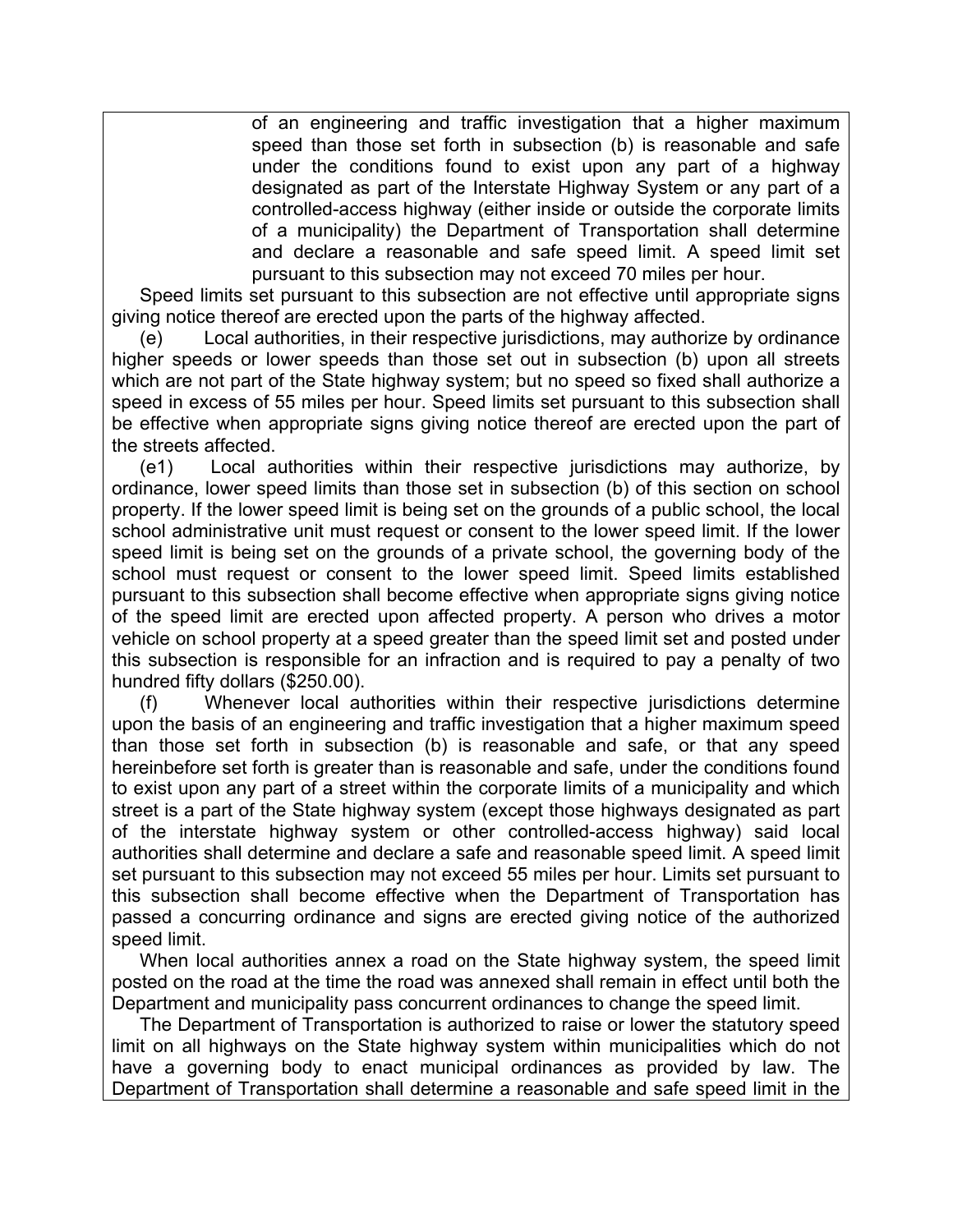same manner as is provided in G.S. 20-141(d)(1) and G.S. 20-141(d)(2) for changing the speed limits outside of municipalities, without action of the municipality.

(g) Whenever the Department of Transportation or local authorities within their respective jurisdictions determine on the basis of an engineering and traffic investigation that slow speeds on any part of a highway considerably impede the normal and reasonable movement of traffic, the Department of Transportation or such local authority may determine and declare a minimum speed below which no person shall operate a motor vehicle except when necessary for safe operation in compliance with law. Such minimum speed limit shall be effective when appropriate signs giving notice thereof are erected on said part of the highway. Provided, such minimum speed limit shall be effective as to those highways and streets within the corporate limits of a municipality which are on the State highway system only when ordinances adopting the minimum speed limit are passed and concurred in by both the Department of Transportation and the local authorities. The provisions of this subsection shall not apply to farm tractors and other motor vehicles operating at reasonable speeds for the type and nature of such vehicles.

(h) No person shall operate a motor vehicle on the highway at such a slow speed as to impede the normal and reasonable movement of traffic except when reduced speed is necessary for safe operation or in compliance with law; provided, this provision shall not apply to farm tractors and other motor vehicles operating at reasonable speeds for the type and nature of such vehicles.

(i) The Department of Transportation shall have authority to designate and appropriately mark certain highways of the State as truck routes.

(j) Repealed by Session Laws 1997, c. 443, s. 19.26(b).

(j1) A person who drives a vehicle on a highway at a speed that is either more than 15 miles per hour more than the speed limit established by law for the highway where the offense occurred or over 80 miles per hour is guilty of a Class 2 misdemeanor.

(j2) A person who drives a motor vehicle in a highway work zone at a speed greater than the speed limit set and posted under this section shall be required to pay a penalty of two hundred fifty dollars (\$250.00). This penalty shall be imposed in addition to those penalties established in this Chapter. A "highway work zone" is the area between the first sign that informs motorists of the existence of a work zone on a highway and the last sign that informs motorists of the end of the work zone. The additional penalty imposed by this subsection applies only if signs are posted at the beginning and end of any segment of the highway work zone stating the penalty for speeding in that segment of the work zone. The Secretary shall ensure that work zones shall only be posted with penalty signs if the Secretary determines, after engineering review, that the posting is necessary to ensure the safety of the traveling public due to a hazardous condition.

A law enforcement officer issuing a citation for a violation of this section while in a highway work zone shall indicate the vehicle speed and speed limit posted in the segment of the work zone, and determine whether the individual committed a violation of G.S. 20-141(j1). Upon an individual's conviction of a violation of this section while in a highway work zone, the clerk of court shall report that the vehicle was in a work zone at the time of the violation, the vehicle speed, and the speed limit of the work zone to the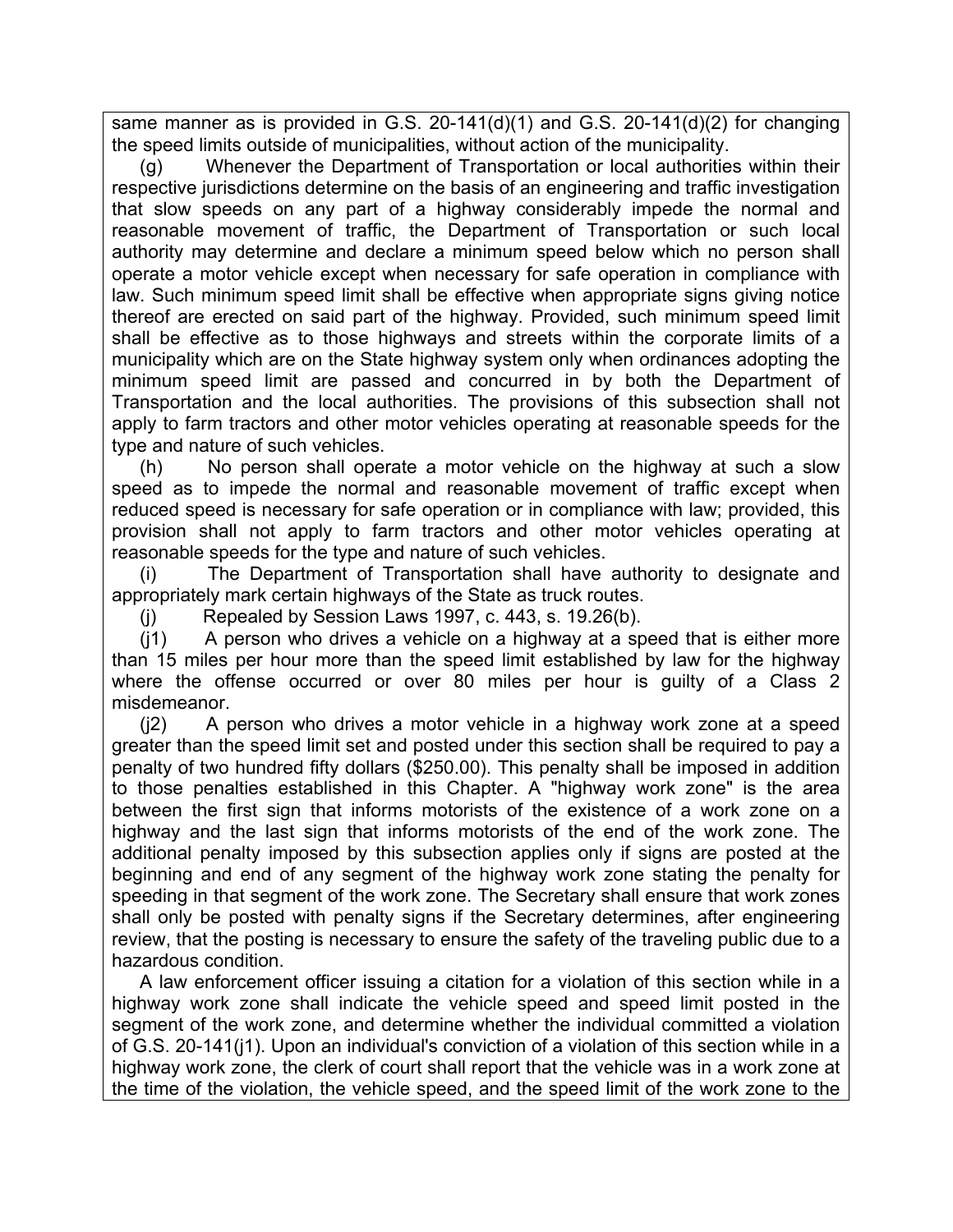Division of Motor Vehicles.

(j3) A person is guilty of a Class 2 misdemeanor if the person drives a commercial motor vehicle carrying a load that is subject to the permit requirements of G.S. 20-119 upon a highway or any public vehicular area at a speed of 15 miles per hour or more above either:

- (1) The posted speed; or
- (2) The restricted speed, if any, of the permit, or if no permit was obtained, the speed that would be applicable to the load if a permit had been obtained.
- (k) Repealed by Session Laws 1995 (Regular Session, 1996), c. 652, s. 1.

(l) Notwithstanding any other provision contained in G.S. 20-141 or any other statute or law of this State, including municipal charters, any speed limit on any portion of the public highways within the jurisdiction of this State shall be uniformly applicable to all types of motor vehicles using such portion of the highway, if on November 1, 1973, such portion of the highway had a speed limit which was uniformly applicable to all types of motor vehicles using it. Provided, however, that a lower speed limit may be established for any vehicle operating under a special permit because of any weight or dimension of such vehicle, including any load thereon. The requirement for a uniform speed limit hereunder shall not apply to any portion of the highway during such time as the condition of the highway, weather, an accident, or other condition creates a temporary hazard to the safety of traffic on such portion of the highway.

(m) The fact that the speed of a vehicle is lower than the foregoing limits shall not relieve the operator of a vehicle from the duty to decrease speed as may be necessary to avoid colliding with any person, vehicle or other conveyance on or entering the highway, and to avoid injury to any person or property.

(n) Notwithstanding any other provision contained in G.S. 20-141 or any other statute or law of this State, the failure of a motorist to stop his vehicle within the radius of its headlights or the range of his vision shall not be held negligence per se or contributory negligence per se.

(o) A violation of G.S. 20-123.2 shall be a lesser included offense in any violation of this section, and shall be subject to the following limitations and conditions:

- (1) A violation of G.S. 20-123.2 shall be recorded in the driver's official record as "Improper equipment - Speedometer."
- (2) The lesser included offense under this subsection shall not apply to charges of speeding in excess of 25 miles per hour or more over the posted speed limit.

No drivers license points or insurance surcharge shall be assessed on account of a violation of this subsection.

(p) A driver charged with speeding in excess of 25 miles per hour over the posted speed limit shall be ineligible for a disposition of prayer for judgment continued.

### C. Overview of State CDL Requirements

#### **N.C.G.S. 20-37.13. Commercial drivers license qualification standards.**

- (a) No person shall be issued a commercial drivers license unless the person:
	- (1) Is a resident of this State;
	- (2) Is 21 years of age;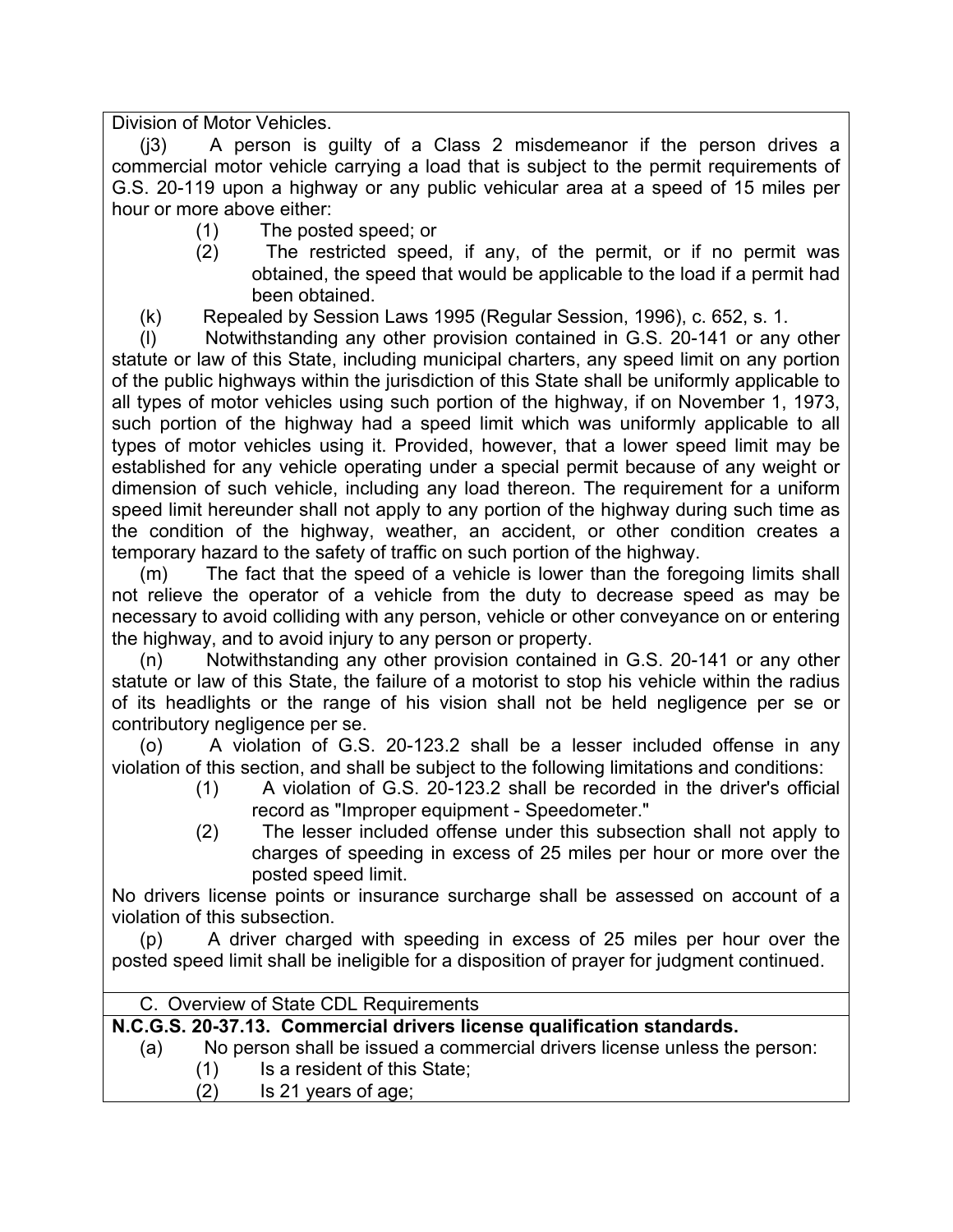- (3) Has passed a knowledge test and a skills test for driving a commercial motor vehicle that comply with minimum federal standards established by federal regulation enumerated in 49 C.F.R., Part 383, Subparts F, G and H; and
- (4) Has satisfied all other requirements of the Commercial Motor Vehicle Safety Act in addition to other requirements of this Chapter or federal regulation.

For the purpose of skills testing and determining commercial drivers license classification, only the manufacturer's GVWR shall be used.

The tests shall be prescribed and conducted by the Division. Provided, a person who is at least 18 years of age may be issued a commercial drivers license if the person is exempt from, or not subject to, the age requirements of the federal Motor Carrier Safety Regulations contained in 49 C.F.R., Part 391, as adopted by the Division.

(b) The Division may permit a person, including an agency of this or another state, an employer, a private driver training facility, or an agency of local government, to administer the skills test specified by this section, provided:

- (1) The test is the same as that administered by the Division; and
- (2) The third party has entered into an agreement with the Division which complies with the requirements of 49 C.F.R. § 383.75. The Division may charge a fee to applicants for third-party testing authority in order to investigate the applicants' qualifications and to monitor their program as required by federal law.

(c) Prior to October 1, 1992, the Division may waive the skills test for applicants licensed at the time they apply for a commercial drivers license if:

- (1) For an application submitted by April 1, 1992, the applicant has not, and certifies that he or she has not, at any time during the two years immediately preceding the date of application done any of the following and for an application submitted after April 1, 1992, the applicant has not, and certifies that he or she has not, at any time during the two years preceding April 1, 1992:
	- a. Had more than one drivers license, except during the 10-day period beginning on the date he or she is issued a drivers license, or unless, prior to December 31, 1989, he or she was required to have more than one license by a State law enacted prior to June 1, 1986;
	- b. Had any drivers license or driving privilege suspended, revoked, or cancelled;
	- c. Had any convictions involving any kind of motor vehicle for the offenses listed in G.S. 20-17 or had any convictions for the offenses listed in G.S. 20-17.4;
	- d. Been convicted of a violation of State or local laws relating to motor vehicle traffic control, other than a parking violation, which violation arose in connection with any reportable traffic accident; or
	- e. Refused to take a chemical test when charged with an implied consent offense, as defined in G.S. 20-16.2; and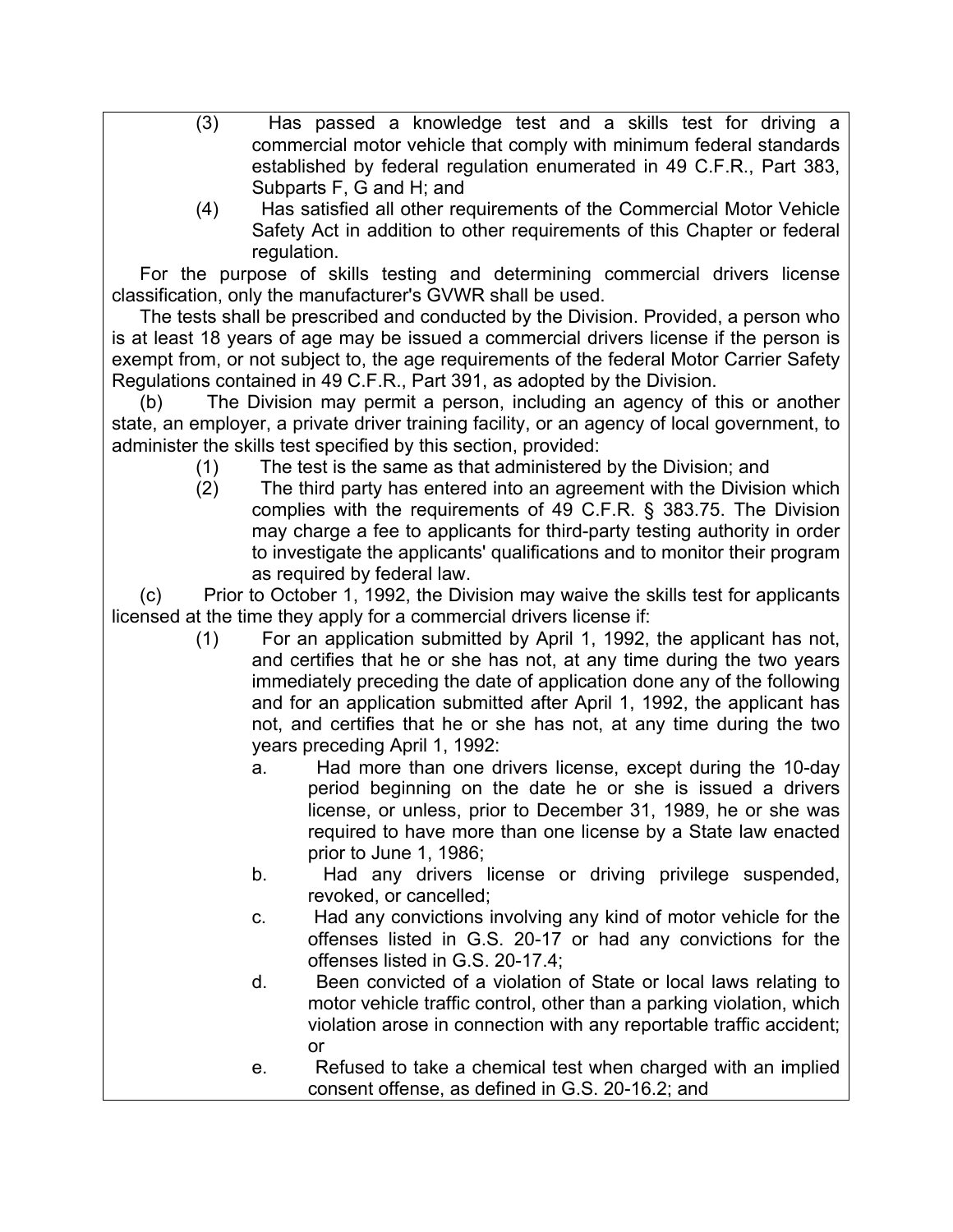- (2) The applicant certifies, and provides satisfactory evidence, that he or she is regularly employed in a job requiring the operation of a commercial motor vehicle, and he or she either:
	- a. Has previously taken and successfully completed a skills test that was administered by a state with a classified licensing and testing system and the test was behind the wheel in a vehicle representative of the class and, if applicable, the type of commercial motor vehicle for which the applicant seeks to be licensed; or
	- b. Has operated for the relevant two-year period under subpart (1)a. of this subsection, a vehicle representative of the class and, if applicable, the type of commercial motor vehicle for which the applicant seeks to be licensed.

(c1) The Division may waive the skills test for applicants at the time they apply for a commercial drivers license if the applicant meets all of the following:

- (1) The applicant has passed all required written knowledge exams.
- (2) The applicant has not, and certifies that the applicant has not, at any time during the two years immediately preceding the date of application done any of the following:
	- a. Had any drivers license or driving privilege suspended, revoked, or cancelled;
	- b. Had any convictions involving any kind of motor vehicle for the offenses listed in G.S. 20-17 or had any convictions for the offenses listed in G.S. 20-17.4;
	- c. Been convicted of a violation of State or local laws relating to motor vehicle traffic control, other than a parking violation, which violation arose in connection with any reportable traffic accident; or
	- d. Refused to take a chemical test when charged with an implied consent offense, as defined in G.S. 20-16.2.
- (3) The applicant certifies, and provides satisfactory evidence on the date of application, that the applicant is a member of an active or reserve component of the Armed Forces of the United States and is regularly employed in a job requiring the operation of a commercial motor vehicle, and the applicant either:
	- a. Has previously taken and successfully completed a skills test that was administered by a state with a classified licensing and testing system and the test was behind the wheel in a vehicle representative of the class and, if applicable, the type of commercial motor vehicle for which the applicant seeks to be licensed; or
	- b. Has operated for the two-year period immediately preceding the date of application a vehicle representative of the class and, if applicable, the type of commercial motor vehicle for which the applicant seeks to be licensed, and has taken and successfully completed a skills test administered by the military.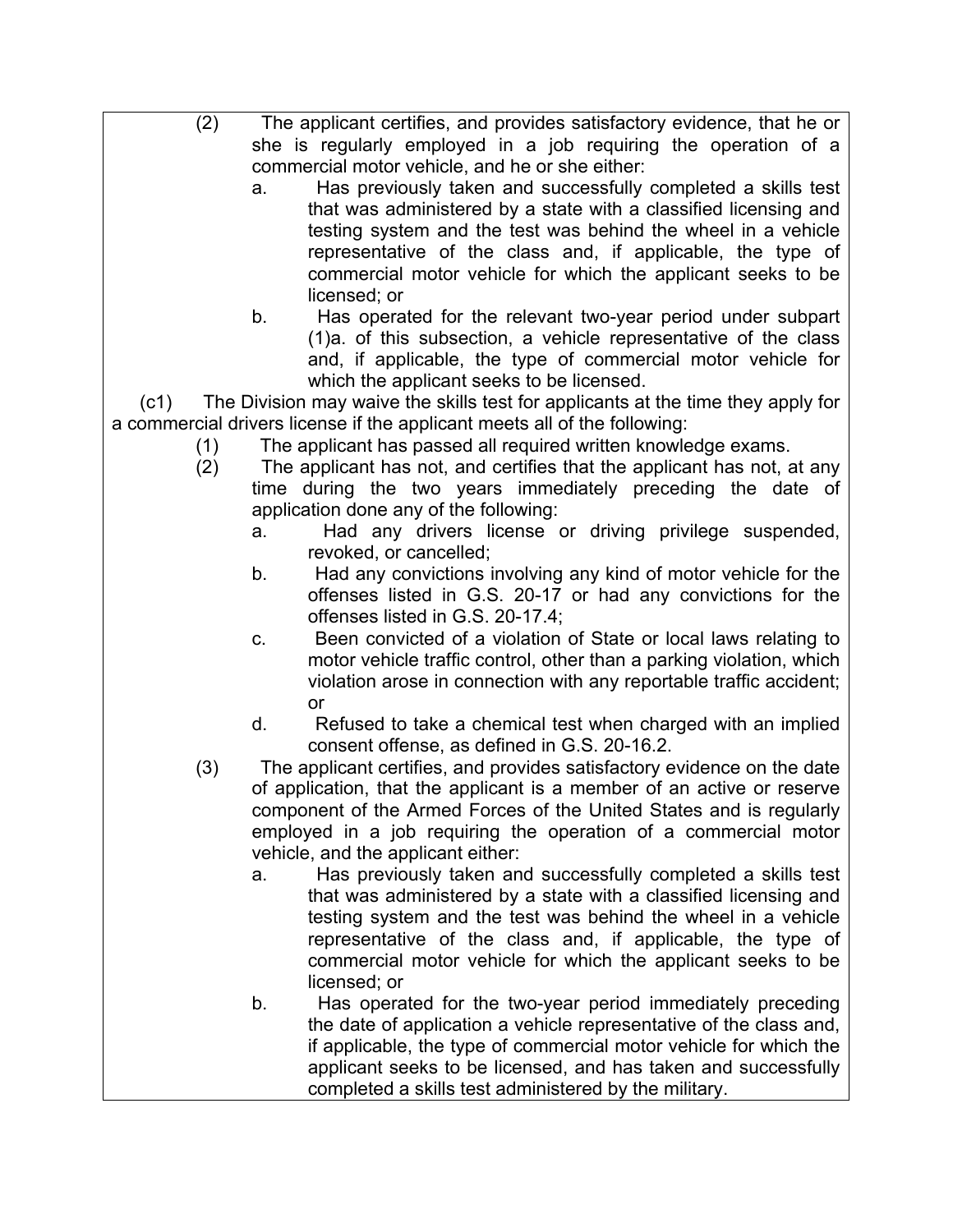(d) A commercial drivers license or learner's permit shall not be issued to a person while the person is subject to a disqualification from driving a commercial motor vehicle, or while the person's drivers license is suspended, revoked, or cancelled in any state; nor shall a commercial drivers license be issued unless the person who has applied for the license first surrenders all other drivers licenses issued by the Division or by another state. If a person surrenders a drivers license issued by another state, the Division must return the license to the issuing state for cancellation.

(e) A commercial driver learner's permit may be issued to an individual who holds a regular Class C drivers license and has passed the knowledge test for the class and type of commercial motor vehicle the individual will be driving. The permit is valid for a period not to exceed six months and may be renewed or reissued only once within a two-year period. The fee for a commercial driver learner's permit is the same as the fee set by G.S. 20-7 for a regular learner's permit. G.S. 20-7(m) governs the issuance of a restricted instruction permit for a prospective school bus driver.

(f) Notwithstanding subsection (e) of this section, a commercial driver learner's permit with a P or S endorsement shall not be issued to any person who is required to register under Article 27A of Chapter 14 of the General Statutes.

### **Insurance Issues**

A. State Minimum Limits of Financial Responsibility

Minimum limits are as follows: "thirty thousand dollars (\$30,000) because of bodily injury to or death of one person in any one accident and, subject to said limit for one person, sixty thousand dollars (\$60,000) because of bodily injury to or death of two or more persons in any one accident, and twenty-five thousand dollars (\$25,000) because of injury to or destruction of property of others in any one accident." N.C.G.S. 20-279.21(b)(2).

#### B. Uninsured Motorist Coverage

N.C.G.S. 20-279..21(b)(3) - Uninsured: No policy of bodily injury liability insurance, covering liability arising out of the ownership, maintenance, or use of any motor vehicle, shall be delivered or issued for delivery in this State with respect to any motor vehicle registered or principally garaged in this State unless coverage is provided therein or supplemental thereto, under provisions filed with and approved by the Commissioner of Insurance, for the protection of persons insured thereunder who are legally entitled to recover damages from owners or operators of uninsured motor vehicles and hit-and-run motor vehicles because of bodily injury, sickness or disease, including death, resulting therefrom. The limits of such uninsured motorist bodily injury coverage shall be equal to the highest limits of bodily injury liability coverage for any one vehicle insured under the policy; provided, however, that (i) the limits shall not exceed one million dollars (\$1,000,000) per person and one million dollars (\$1,000,000) per accident regardless of whether the highest limits of bodily injury liability coverage for any one vehicle insured under the policy exceed those limits and (ii) a named insured may purchase greater or lesser limits, except that the limits shall not be less than the bodily injury liability limits required pursuant to subdivision (2) of this subsection, and in no event shall an insurer be required by this subdivision to sell uninsured motorist bodily injury coverage at limits that exceed one million dollars (\$1,000,000) per person and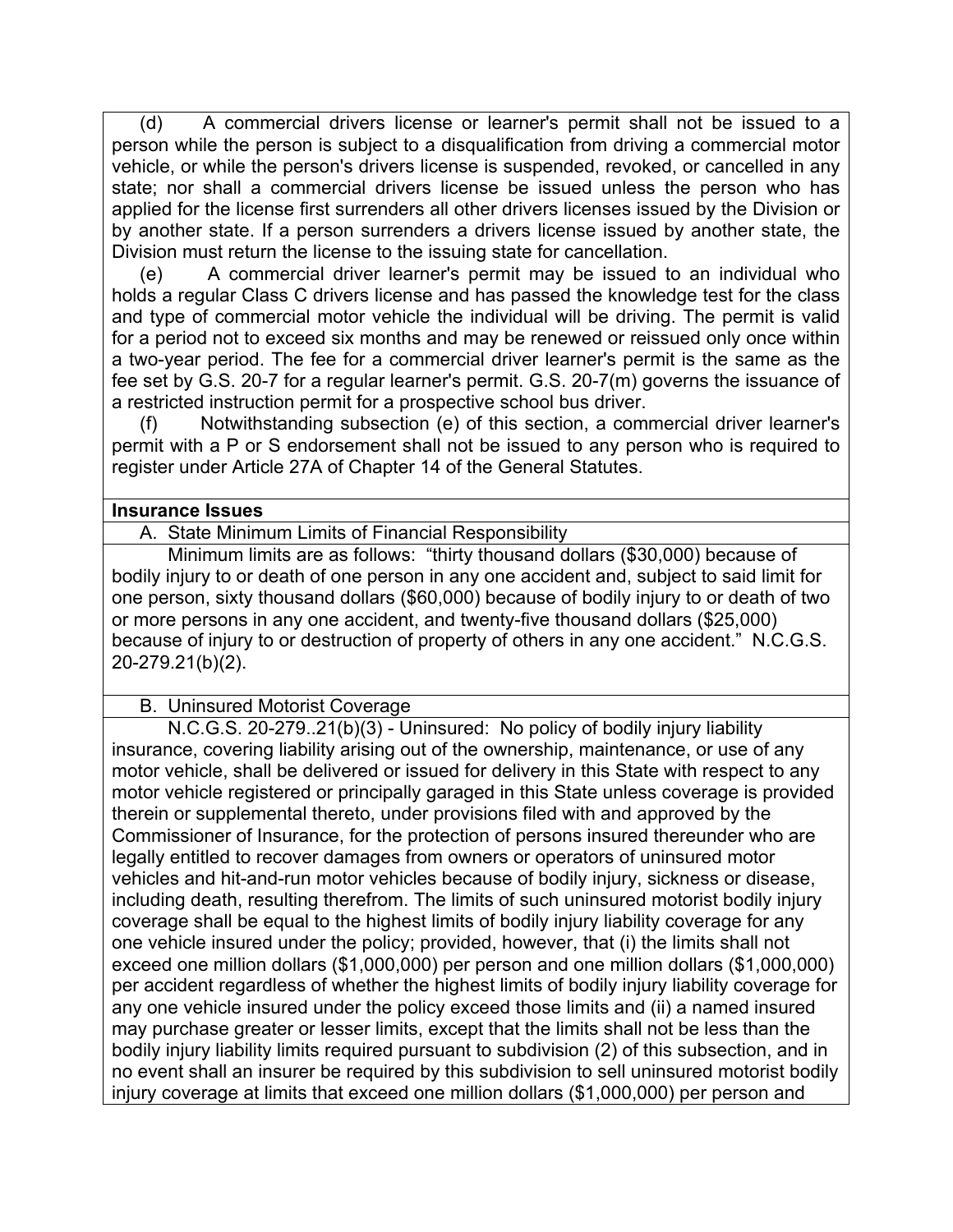one million dollars (\$1,000,000) per accident. . . .

If a person who is legally entitled to recover damages from the owner or operator of an uninsured motor vehicle is an insured under the uninsured motorist coverage of a policy that insures more than one motor vehicle, that person shall not be permitted to combine the uninsured motorist limit applicable to any one motor vehicle with the uninsured motorist limit applicable to any other motor vehicle to determine the total amount of uninsured motorist coverage available to that person. If a person who is legally entitled to recover damages from the owner or operator of an uninsured motor vehicle is an insured under the uninsured motorist coverage of more than one policy, that person may combine the highest applicable uninsured motorist limit available under each policy to determine the total amount of uninsured motorist coverage available to that person. The previous sentence shall apply only to insurance on nonfleet private passenger motor vehicles as described in G.S. 58-40-10(1) and (2). ...

Notwithstanding the provisions of this subsection, no policy of motor vehicle liability insurance applicable solely to commercial motor vehicles as defined in G.S. 20- 4.01(3d) or applicable solely to fleet vehicles shall be required to provide uninsured motorist coverage. When determining whether a policy is applicable solely to fleet vehicles, the insurer may rely upon the number of vehicles reported by the insured at the time of the issuance of the policy for the policy term in question. In the event of a renewal of the policy, when determining whether a policy is applicable solely to fleet vehicles, the insurer may rely upon the number of vehicles reported by the insured at the time of the renewal of the policy for the policy term in question. Any motor vehicle liability policy that insures both commercial motor vehicles as defined in G.S. 20- 4.01(3d) and noncommercial motor vehicles shall provide uninsured motorist coverage in accordance with the provisions of this subsection in amounts equal to the highest limits of bodily injury and property damage liability coverage for any one noncommercial motor vehicle insured under the policy, subject to the right of the insured to purchase greater or lesser uninsured motorist bodily injury coverage limits and lesser uninsured motorist property damage coverage limits as set forth in this subsection. For the purpose of the immediately preceding sentence, noncommercial motor vehicle shall mean any motor vehicle that is not a commercial motor vehicle as defined in G.S. 20- 4.01(3d), but that is otherwise subject to the requirements of this subsection.

N.C.G.S. 20-279(b)(4) - Underinsured: An owner's policy of liability of insurance shall, in addition to the coverages set forth in subdivisions (2) and (3) of this subsection, provide underinsured motorist coverage, to be used only with a policy that is written at limits that exceed those prescribed by subdivision (2) of this subsection. The limits of such underinsured motorist bodily injury coverage shall be equal to the highest limits of bodily injury liability coverage for any one vehicle insured under the policy; provided, however, that (i) the limits shall not exceed one million dollars (\$1,000,000) per person and one million dollars (\$1,000,000) per accident regardless of whether the highest limits of bodily injury liability coverage for any one vehicle insured under the policy exceed those limits, (ii) a named insured may purchase greater or lesser limits, except that the limits shall exceed the bodily injury liability limits required pursuant to subdivision (2) of this subsection, and in no event shall an insurer be required by this subdivision to sell underinsured motorist bodily injury coverage at limits that exceed one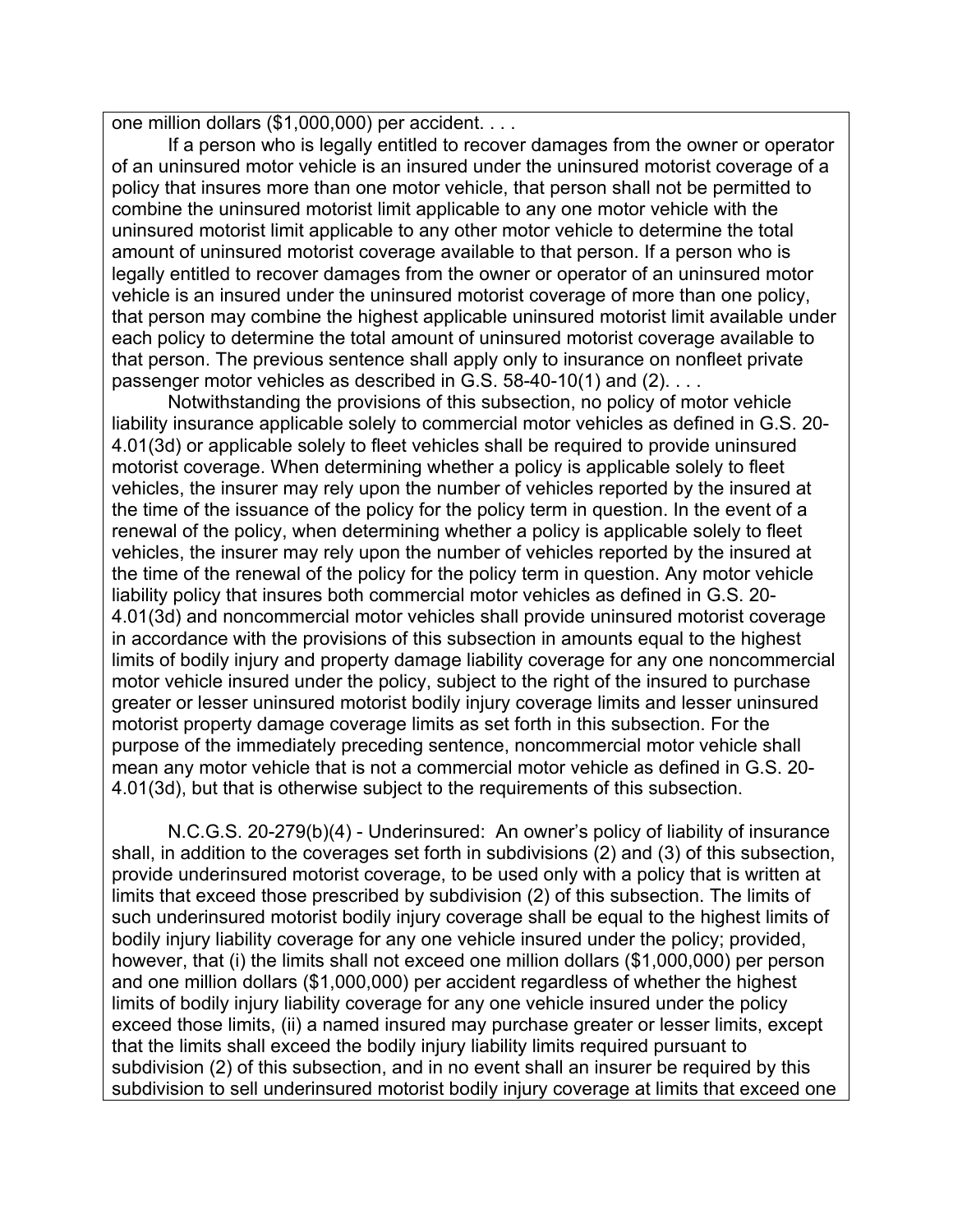million dollars (\$1,000,000) per person and one million dollars (\$1,000,000) per accident, and (iii) the limits shall be equal to the limits of uninsured motorist bodily injury coverage purchased pursuant to subdivision (3) of this subsection. . . .

In any event, the limit of underinsured motorist coverage applicable to any claim is determined to be the difference between the amount paid to the claimant under the exhausted liability policy or policies and the limit of underinsured motorist coverage applicable to the motor vehicle involved in the accident. Furthermore, if a claimant is an insured under the underinsured motorist coverage on separate or additional policies, the limit of underinsured motorist coverage applicable to the claimant is the difference between the amount paid to the claimant under the exhausted liability policy or policies and the total limits of the claimant's underinsured motorist coverages as determined by combining the highest limit available under each policy; provided that this sentence shall apply only to insurance on nonfleet private passenger motor vehicles as described in G.S. 58-40-15(9) and (10). The underinsured motorist limits applicable to any one motor vehicle under a policy shall not be combined with or added to the limits applicable to any other motor vehicle under that policy. . . .

Notwithstanding the provisions of this subsection, no policy of motor vehicle liability insurance applicable solely to commercial motor vehicles as defined in G.S. 20- 4.01(3d) or applicable solely to fleet vehicles shall be required to provide underinsured motorist coverage. When determining whether a policy is applicable solely to fleet vehicles, the insurer may rely upon the number of vehicles reported by the insured at the time of the issuance of the policy for the policy term in question. In the event of a renewal of the policy, when determining whether a policy is applicable solely to fleet vehicles, the insurer may rely upon the number of vehicles reported by the insured at the time of the renewal of the policy for the policy term in question. Any motor vehicle liability policy that insures both commercial motor vehicles as defined in G.S. 20- 4.01(3d) and noncommercial motor vehicles shall provide underinsured motorist coverage in accordance with the provisions of this subsection in an amount equal to the highest limits of bodily injury liability coverage for any one noncommercial motor vehicle insured under the policy, subject to the right of the insured to purchase greater or lesser underinsured motorist bodily injury liability coverage limits as set forth in this subsection. For the purpose of the immediately preceding sentence, noncommercial motor vehicle shall mean any motor vehicle that is not a commercial motor vehicle as defined in G.S. 20-4.01(3d), but that is otherwise subject to the requirements of this subsection.

### C. No Fault Insurance

North Carolina has a fault based insurance system.

D. Disclosure of Limits and Layers of Coverage

Upon receipt of a request for policy limits information Insurers of a policy of nonfleet private passenger automobile insurance are required, within 15 business days, to provide notice to the injured person that the Insurer is required to provide the information prior to litigation only if the person seeking the information satisfies all of the following conditions:

(1) The person seeking the information submits to the insurer the person's written consent to all of the person's medical providers to release to the insurer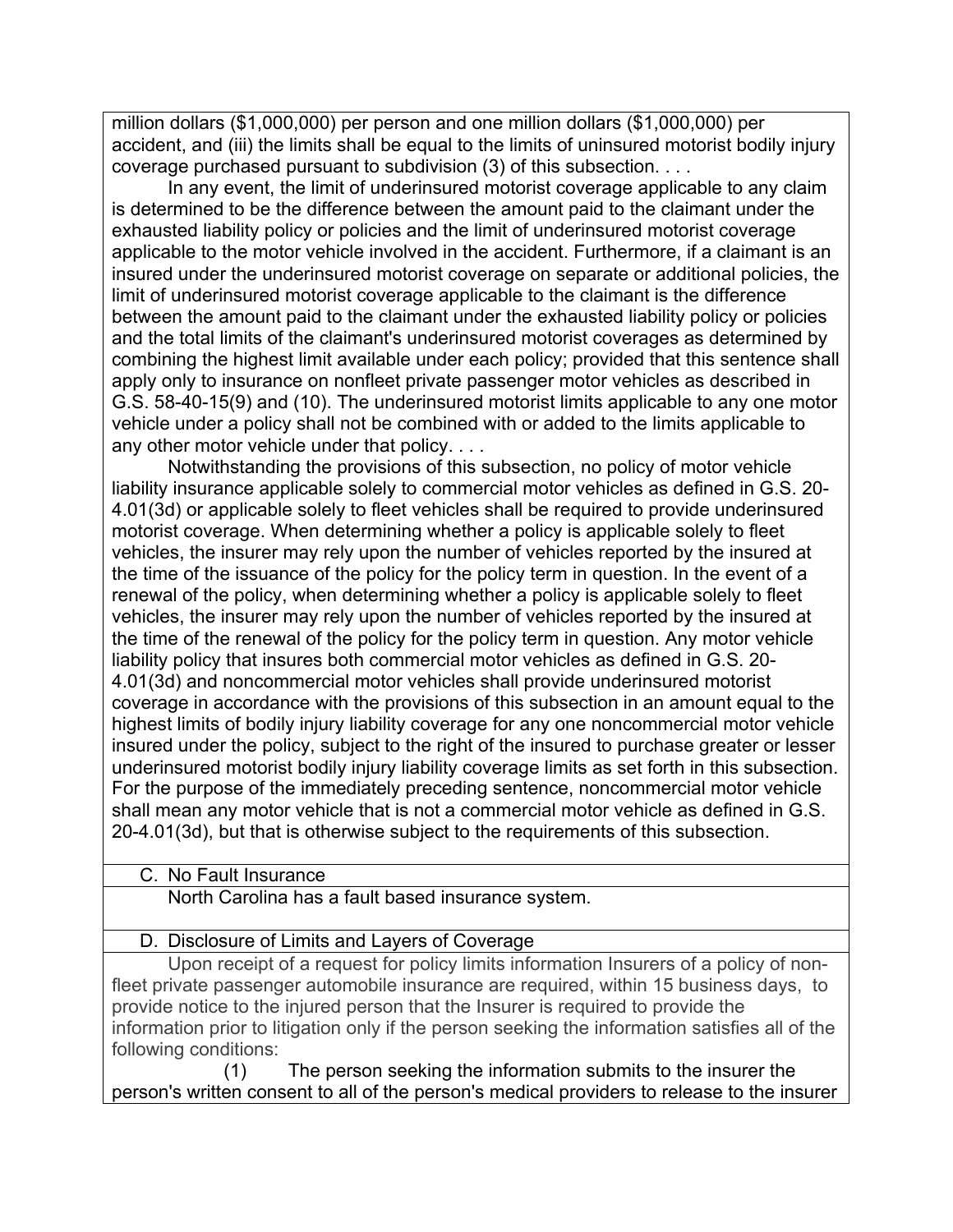the person's medical records for the three years prior to the date on which the claim arose, as well as all medical records pertaining to the claimed injury.

 (2) The person seeking the information submits to the insurer the person's written consent to participate in mediation of the person's claim under G.S. 7A-38.3A.

 (3) The person seeking the information submits to the insurer a copy of the accident report required under G.S. 20-166.1 and a description of the events at issue with sufficient particularity to permit the insurer to make an initial determination of the potential liability of its insured.

Within 30 days of receiving the written documents from the injured person the Insurer shall provide the policy limits.

### E. Unfair Claims Practices

NCGS 58-63-15 addresses unfair methods of competition and defines unfair or deceptive acts or practices. NCGS 58-63-15 (11) specifically addresses unfair claim settlement practices. Frequent commission of the following acts is considered a violation of the subsection.

a. Misrepresenting pertinent facts or insurance policy provisions relating to coverages at issue;

b. Failing to acknowledge and act reasonably promptly upon communications with respect to claims arising under insurance policies;

c. Failing to adopt and implement reasonable standards for the prompt investigation of claims arising under insurance policies;

d. Refusing to pay claims without conducting a reasonable investigation based upon all available information;

e. Failing to affirm or deny coverage of claims within a reasonable time after proof-of-loss statements have been completed;

f. Not attempting in good faith to effectuate prompt, fair and equitable settlements of claims in which liability has become reasonably clear;

g. Compelling [the] insured to institute litigation to recover amounts due under an insurance policy by offering substantially less than the amounts ultimately recovered in actions brought by such insured;

h. Attempting to settle a claim for less than the amount to which a reasonable man would have believed he was entitled;

i. Attempting to settle claims on the basis of an application which was altered without notice to, or knowledge or consent of, the insured;

j. Making claims payments to insureds or beneficiaries not accompanied by [a] statement setting forth the coverage under which the payments are being made;

k. Making known to insureds or claimants a policy of appealing from arbitration awards in favor of insureds or claimants for the purpose of compelling them to accept settlements or compromises less than the amount awarded in arbitration;

l. Delaying the investigation or payment of claims by requiring an insured claimant, or the physician, of [or] either, to submit a preliminary claim report and then requiring the subsequent submission of formal proof-of-loss forms, both of which submissions contain substantially the same information;